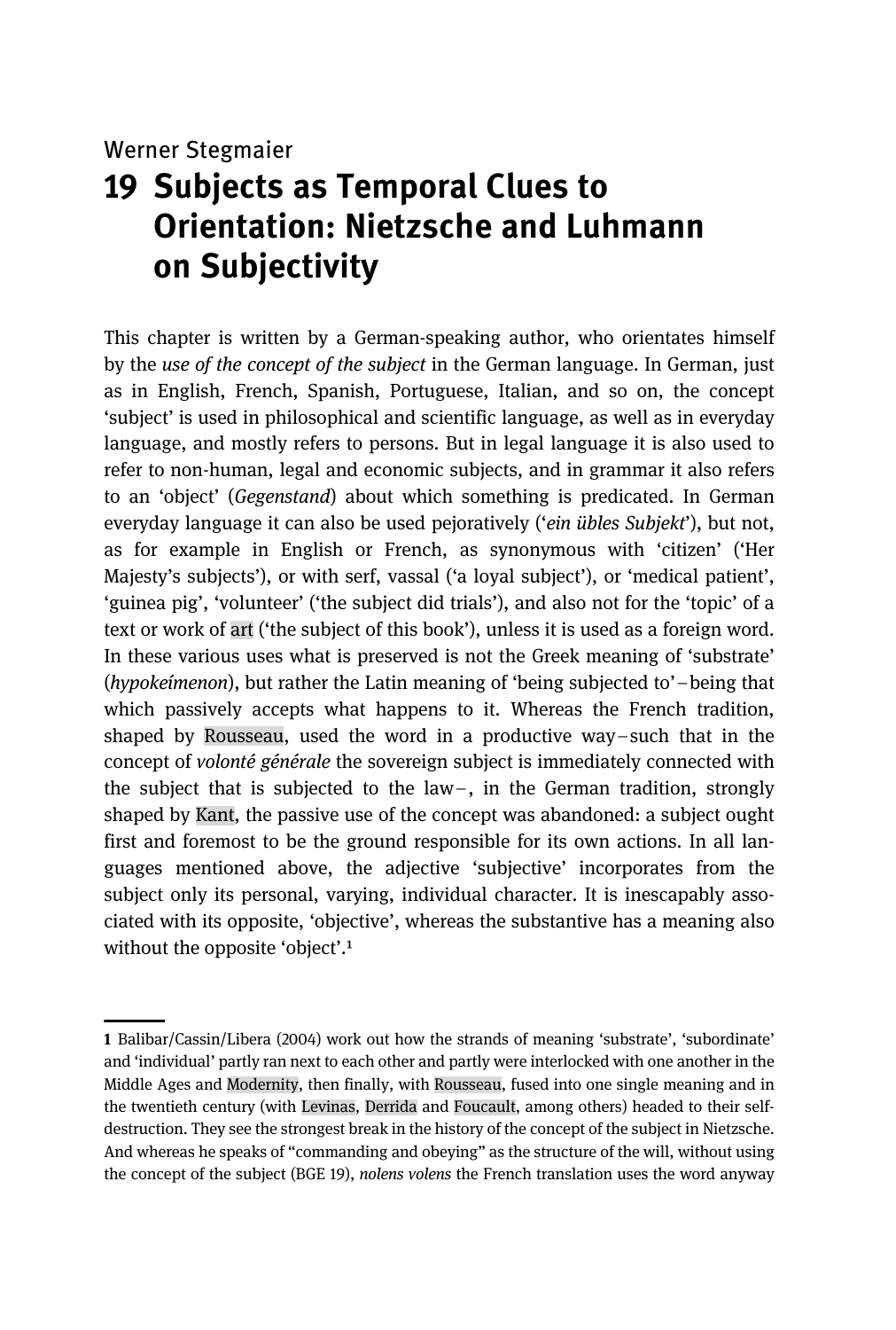*Striking paradoxes* follow from this in the *modern philosophical concept of the subject*, as developed from Descartes to Kant. In the Enlightenment, the concept of the subject liberated the individual from his bond to God and his traditional social relationships, thus radically handing him back to himself–as autonomous thinker. In this process, the peculiarity, that is, the inequality, of his thought (as in the adjective 'subjective') was recognized, but at the same time the equality of common structures of thought (in which he can be 'objective') was postulated: he (or she) is supposed to be *simultaneously unequal and equal*. The paradox deepens when 'the subject' becomes the object of description, for he/she is then converted into its opposite, 'the object', and hence cannot be described *as* subject at all. This became the paradoxical starting-point of all attempts to endeavor such a description, above all in the case of Husserl's transcendental phenomenology. Paradoxes warn against accepting concepts as if that about which they speak existed outside of them–in this case, against the assumption that the word 'subject' names something really observable and describable. One can therefore hardly expect tenable answers to the question on what is the subject and what constitutes its essence, its 'subjectivity'. The concept of the subject is a means for description, not an object of description. Also Descartes and Kant conceived of the subject (although Descartes did not yet use the term) as *the condition of possibility* of objective knowledge. But Nietzsche and Luhmann suspended this conception of the subject as well. They faced the paradoxes of the concept of the subject, and instead of asking what a 'subject' is, they looked for the *function* or functions the concept has fulfilled in European philosophy–functions which in the meantime may already have changed and become superfluous.²

<sup>(1243).</sup> Conversely, they argue that in German (as the case of Habermas makes particularly clear) it would be very difficult to explore the concept of the subject in the same way as in French, but that would be perfectly acceptable in English (1251).

**<sup>2</sup>** On the complex history of the concept cf. the articles Subjekt (B. Kible/J. Stolzenberg/T. Trappe/U. Dreisholtkamp), Subjekt, transzendentales (W. Halbfass), Subjekt/Objekt, subjektiv/ objektiv (S.K. Knebel/M. Karskens/E.-O. Onnasch), Subjekt/Prädikat (R. Rehn/G. Schenk/E. Elling), Subjektivität (H. Clairmont/A. Beelmann/P. Cosmann), Subjektivität, transzendentale (U. Claesges) in: *Historisches Wörterbuch der Philosophie* (Gründer 1998: 373–473). Nietzsche is here constantly treated in a very abbreviated way; Luhmann is not treated at all. On the concept of intersubjectivity, which Luhmann strongly attacked and which we will have to leave aside here, cf. Oswald Schwemmer (1995), Arnim Regenbogen (2010). Luhmann's repeatedly delivered critique is also not mentioned here. For the philosophical qualities of Luhmann's sociological systems theory are until now yet barely known. Cf. Jean Clam 2000. On Luhmann's philosophical rank cf. Robert Spaemann (1990) and Werner Stegmaier (2011). So far as I can see, Luhmann's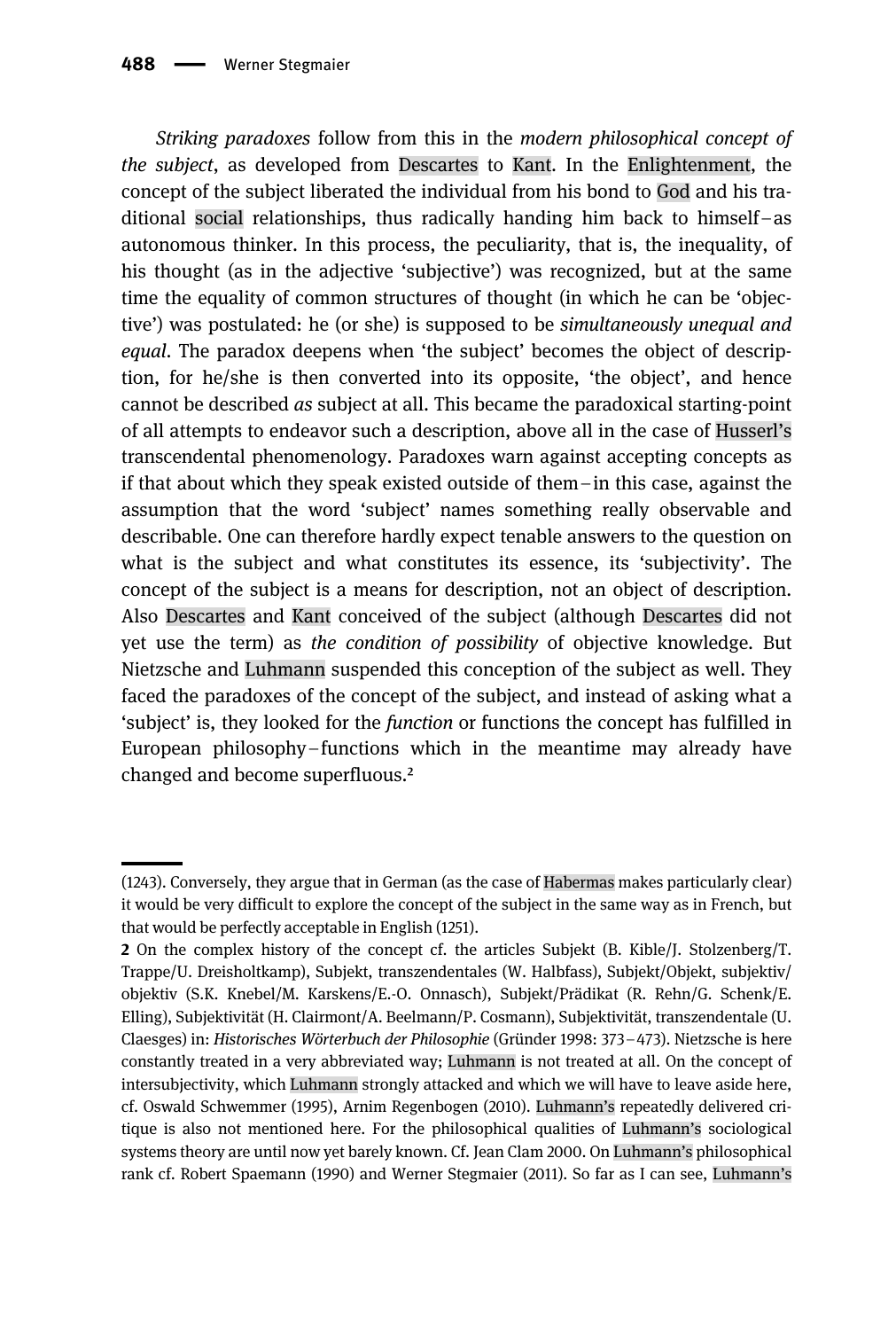## **1 The function of the concept of the subject in Descartes and Kant: Conceivability of a foothold [Halt] in science and ethics**

We shall start by recapitulating a few things that are more or less known, in order to clarify what Nietzsche and Luhmann drew on from their innovations.<sup>3</sup> According to the current understanding, what represents the *transition from Middle Ages to Modernity* is the fact that the human being became doubtful about its place in the world. Whereas in the Middle Ages there was no doubt that the human being stood between the animal and God and was responsible for the preservation of the order that God created. Now it has become doubtful on how God himself related to this order–whether He left it once He had created it, or continues to intervene in it, or is constantly creating it anew as a whole. That brought new questions about whether and in which sense one could ascribe reason and will to God, as one ascribes to human beings, and if yes, to what extent are divine reason and divine will accessible to human beings. One became less and less certain of one's relation to God and became more and more aware that one was under the compulsion to orientate oneself by something that one did not know and could not know sufficiently. One found oneself in an irritating and, so to speak, paradoxical double blind, which fueled doubt, triggered a growing disorientation and finally led to a revolutionary reflexion on the orientation that prevailed hitherto as self-evident. This was a process of reorientation that lasted several centuries, and in which the triumph of the sciences played the crucial role of helping develop a peculiar "Legitimacy of Modern Age" (Blumenberg), which was increasingly liberated from theology. The necessary foothold (*Halt*) was found in the concept of the subject, even if people did not call it that at that time. People orientated themselves by their reason and will, and it was doubt that gave the subject its structure.

As Hegel would later make clear, the very fact that *Descartes started with doubt* gave a new structure to thought as such. Descartes no longer defined it as

relation to Nietzsche and the relation from Luhmann's theory to Nietzsche's philosophy until now has not been investigated at all.

**<sup>3</sup>** We rely mostly on Hans Blumenberg, *Die Legitimität der Neuzeit* (1966), *Der Prozess der theoretischen Neugierde* (1973), *Die Genesis der kopernikanischen Welt* (1975). Blumenberg has, in turn, following Ernst Cassirer's *Substanzbegriff und Funktionsbegriff* (1910) shifted from a substantialist understanding of the history of mind to a functional one. Like Blumenberg, Niklas Luhmann also remains sceptical of the concept of secularization (cf. Luhmann 2000: 278–319).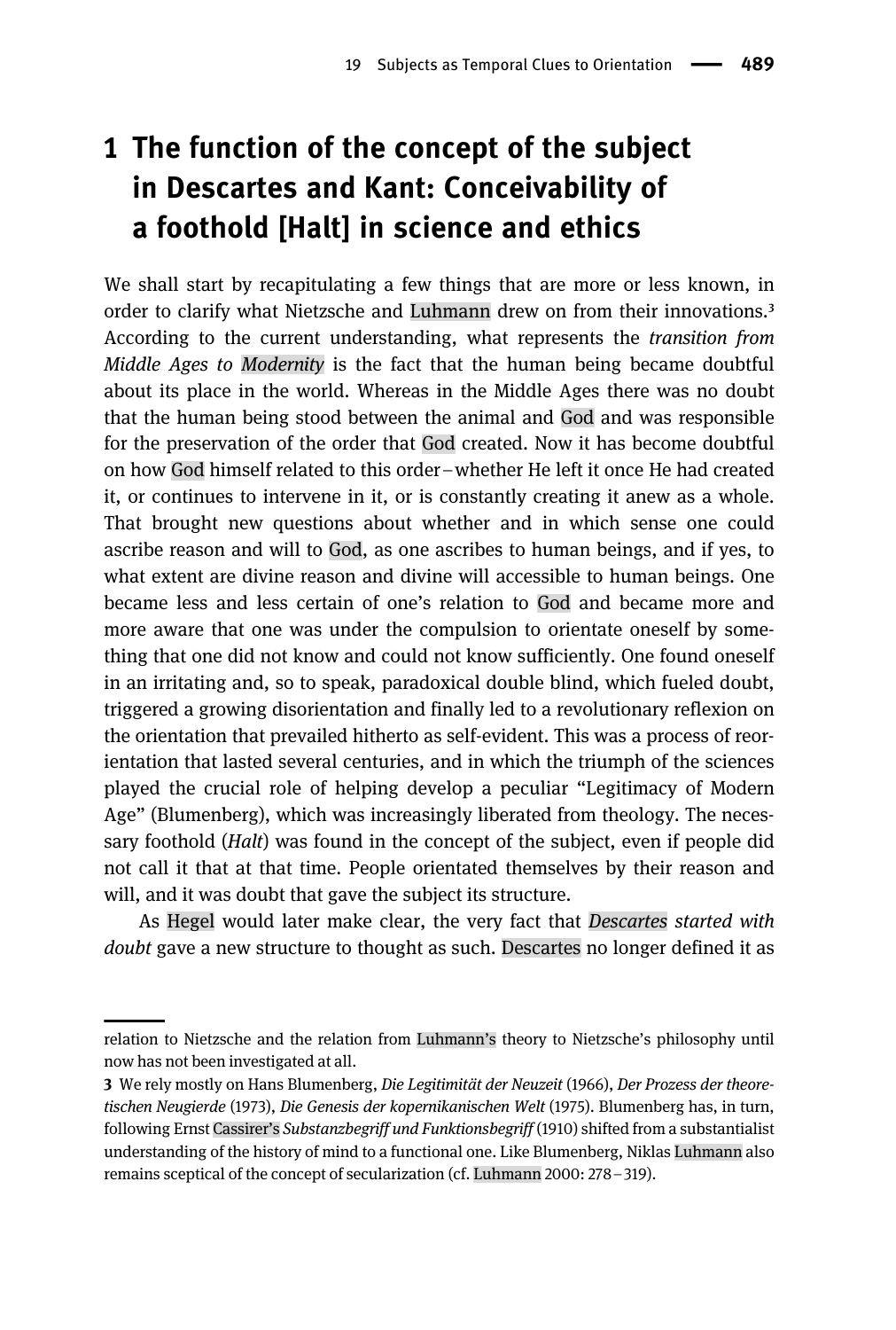something positively determining or truly representing, but rather as negation and self-reference: to doubt means to think that something (apparently selfevident) is not (self-evident); thinking does not simply determine or represent anymore, but rather *decides* what is and what is not. It can thus lead to disorientation, as Descartes shows in his First Meditation, but it can also lead out of it again. At the beginning of the Second Meditation, Descartes presents the image of a vortex triggered by thought with its doubts, a vortex which drags thought down and threatens to drown it, and from which thought must now by its own strength literally 'bolt out', and 'work its way up' (*enîti*). *No longer self-evident, this thought which is only certain in its self-reference and which is capable of autonomy, becomes the modern 'subject'.*

This subject first became plausible psychologically, as a *consciousness* (*conscientia*) with its constantly changing ideas (*ideae*). While all ideas may be doubtful, it is not doubtful that one is or can become conscious of them. However, when one is conscious of them, consciousness is also–self-referentially–conscious of itself. Then, secondly, the concept of the subject also became historically plausible. 'Subject', the translation of the Aristotelian *hypokeímenon,* signified also for Descartes the 'substrate' [*das Zugrundeliegende*], now a substrate of unremittingly changing ideas. But this substrate was itself no longer a permanent being equally accessible to everyone and hence 'external'. It was observable only by itself and hence 'internal'. It was itself an idea, and ideas can be different for each person. With that Descartes took the decisive step of Modernity from 'being' to 'consciousness', from ontological metaphysics to the philosophy of consciousness. 'Being', the Aristotelian *ousía*, in Latin *substantia*, in which the world of experience had its thinkable foothold, is now only given in ideas of consciousness, which are as such fleeting and possibly different for each consciousness. Consciousnesses are *separated* from each other. Since consciousnesses cannot compare their ideas either with being or with each other's ideas and thus can never determine if their ideas are 'true' in the old sense (for once again consciousnesses have only their own ideas of being and of each other), they *totally lose every foothold.*

Thus the foothold of the world *for* consciousness and its own foothold *in* the world become the most urgent problem. Since it is no longer evidently given, it must first be created by the 'subject', which thereby can now only hold on to itself. It must thus step out of the passivity of a mere substrate and become *active,* in current language: creative or constructive. After this, there is no longer an order of things in itself (*ordre des choses*) for consciousness. The subject must create an order of reasons for itself (*ordre des raisons*). This can be just an order of its ideas. As we know, Descartes' suggestion regarding the sciences was: decide the rules of a *method*, and then follow them consistently. ('Morals',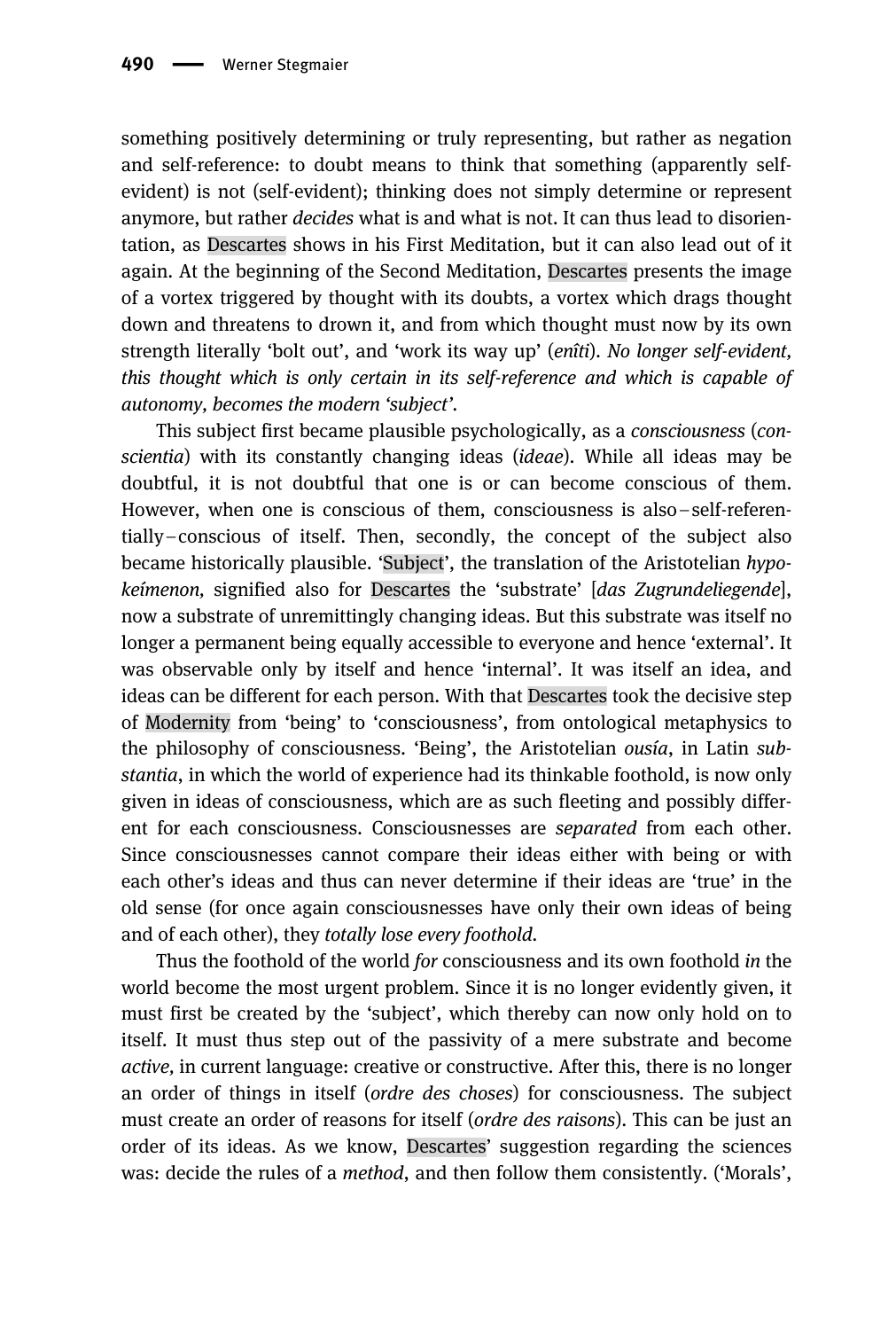the good customs for the everyday life–in which the rules were embedded–he left 'provisorily' open). If different consciousnesses do that equally, a common order comes about, and with it a stable stock in their ideas. This results neither from correspondence with external beings, nor from coincidence of ideas among different consciousnesses, but rather from the consistency with which the rules are followed. Through thinking as an ordering of one's ideas, consciousness, which is only certain in its self-reference, creates for itself its *own foothold in the world*.

In order for consciousness–as subject of its own ideas–to hold on to the rules of a method, it must, however, be itself stable, or constant over time. Through mere self-reference, which, as Descartes stresses in the Second Meditation, is a mere temporal performance ("*quamdiu* me aliquid esse cogitabo", "ego sum, ego existo, *quoties* a me profertur", my italics), a foothold is not guaranteed, but, on the contrary, is put into question. For that reason, Descartes went back, once more, to the metaphysical concept of substance and, in accordance with the old Aristotelian metaphysics, designated *conscientia* as a *res cogitans*, a 'thinking thing' that allowed him to simultaneously separate consciousness from the body and guarantee the immortality of the soul afresh. In this way, the subject gained and offered a *new timeless, absolute foothold.*

However, one cannot know such a substance. One can only imagine it. *Kant* (and Hume before him) detects this inconsistency in the course of his critique of metaphysics. The subject loses its status as a substance, but Kant still manages to maintain the Cartesian timeless foothold by providing the subject with 'transcendental' *a prioris*, universal and timeless 'forms'. These are more than mere rules that one can decide to follow or not, for they are supposed to have been rather always already given to the 'mind' *(Gemüt)*.<sup>4</sup> That is how Kant preserves the idea of transcendence: it is no longer God's transcendence, which has become even more doubtful, but only the transcendence of the subject itself. He thereby follows Descartes, for he still deems the 'transcendental method' the condition of possibility of the objectivity of science. However, if the subject does not have to *decide* on transcendental *a prioris*, it must nonetheless *distinguish* between them and, in fact, it once again has to do this in itself, that is, among its fleeting ideas. The subject itself must draw a boundary in its consciousness, separate in itself the 'empirical subject' from the 'transcendental subject' and, as long as science is at stake, it shall always have to hold on to the transcendental side of this divide. In this way, as Nietzsche and Luhmann would later point

**<sup>4</sup>** On the paradoxical construction of these forms cf. Werner Stegmaier, "Immanuel Kant: Kritik der reinen Vernunft", in Stegmaier 1997: 15–60.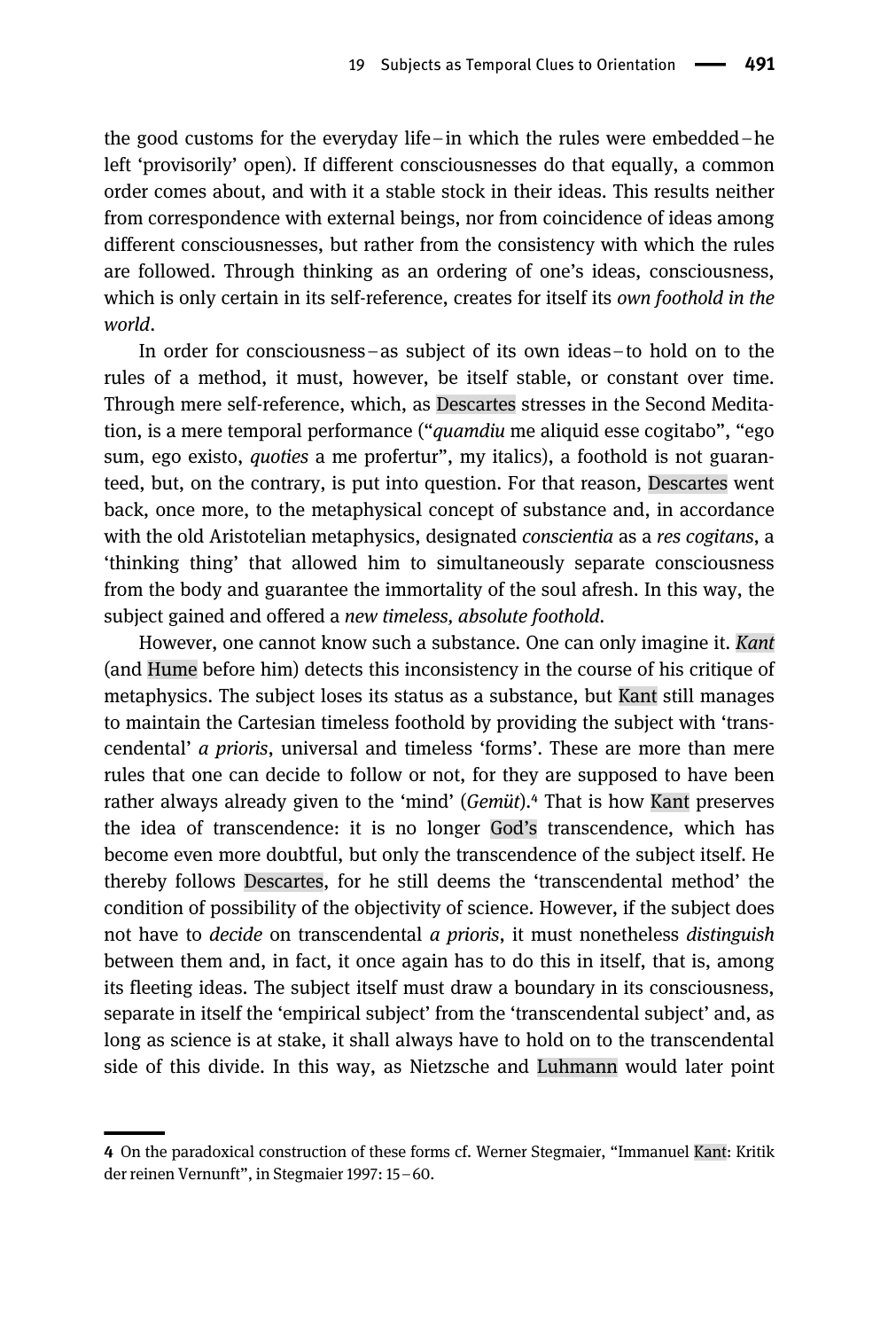out,⁵ *already as a scientific subject it becomes a moral subject. And it becomes then recognizably paradoxical: in order to be able to think the objectivity of objects in its empirical consciousness, with the help of transcendental a prioris that transcend the empiricity of its consciousness, the subject has to desubjectify itself. Kant thinks objects as desubjectified subjects, and since his concept of the subject includes both the empirical and the transcendental subjects, he simultaneously conceals the paradox.* That is why one could and still can today think of objectivity without being disturbed by the paradox.

In fact, the concealed paradox made the concept of the subject shimmer in a new light. One can assume with plausibility that there is consciousness, that consciousness observes its ideas, and that it also observes that different consciousnesses can have different ideas. However, a transcendental subject, which is pure from everything empirical, cannot in a strict sense–according to the criteria of the *Critique of Pure Reason* which establishes that what is real must also be given sensorily–be real. 'There is', in the common sense of the term, no transcendental subject; the 'transcendental subject' is and was also for Kant only a theoretical concept, a conceived condition of possibility of the universality of scientific and moral judgments.<sup>6</sup>

Kant was correct in establishing the rule that 'subjects' in the plural are empirical subjects.<sup>7</sup> Existing empirical subjects are also what is at stake in action (where they affect each other), that is, in *practical philosophy*. However, as moral agents subjects ought also to desubjectify themselves. Kant followed here the method of transcendentalization. The starting point of actions are subjective ideas of the empirical subject; when such ideas are made fixed they are called 'habits', and these are called 'maxims' when made conscious and explicit. In order to determine whether these 'maxims' can be thought of as general laws, one will have to test them according to the categorical imperative. The empirical subject must also differentiate between empirical and 'pure' motives of his/her actions, and here it becomes evident how difficult and almost hopeless that is, because (as constantly shown anew since the French moralists up until Nietzsche) for every selfless fulfillment of a duty one can always find a hidden selfish interest; this was well known especially to protestants. Therefore, the

**<sup>5</sup>** Cf. FW 345, and also Stegmaier 2012: 161–191, Luhmann (1981), Wie ist soziale Ordnung möglich?, in: Niklas Luhmann, Gesellschaftsstruktur und Semantik. Studien zur Wissenssoziologie der modernen Gesellschaft, vol. 2, Frankfurt a.M.: Suhrkamp, 195–285, 243.

**<sup>6</sup>** This is shown in Kant's texts by Simon 2003: 46–55.

**<sup>7</sup>** Cf. for example KrV B 322 and B 849; KpV, AA 5: 58; KU § 33, AA 5: 285, and § 36, AA 5: 288. Cf. also the very sophisticated monograph by Ekaterina Poljakova, *Differente Plausibilitäten. Kant und Nietzsche, Tolstoi und Dostojewski über Vernunft, Moral und Kunst* (2013).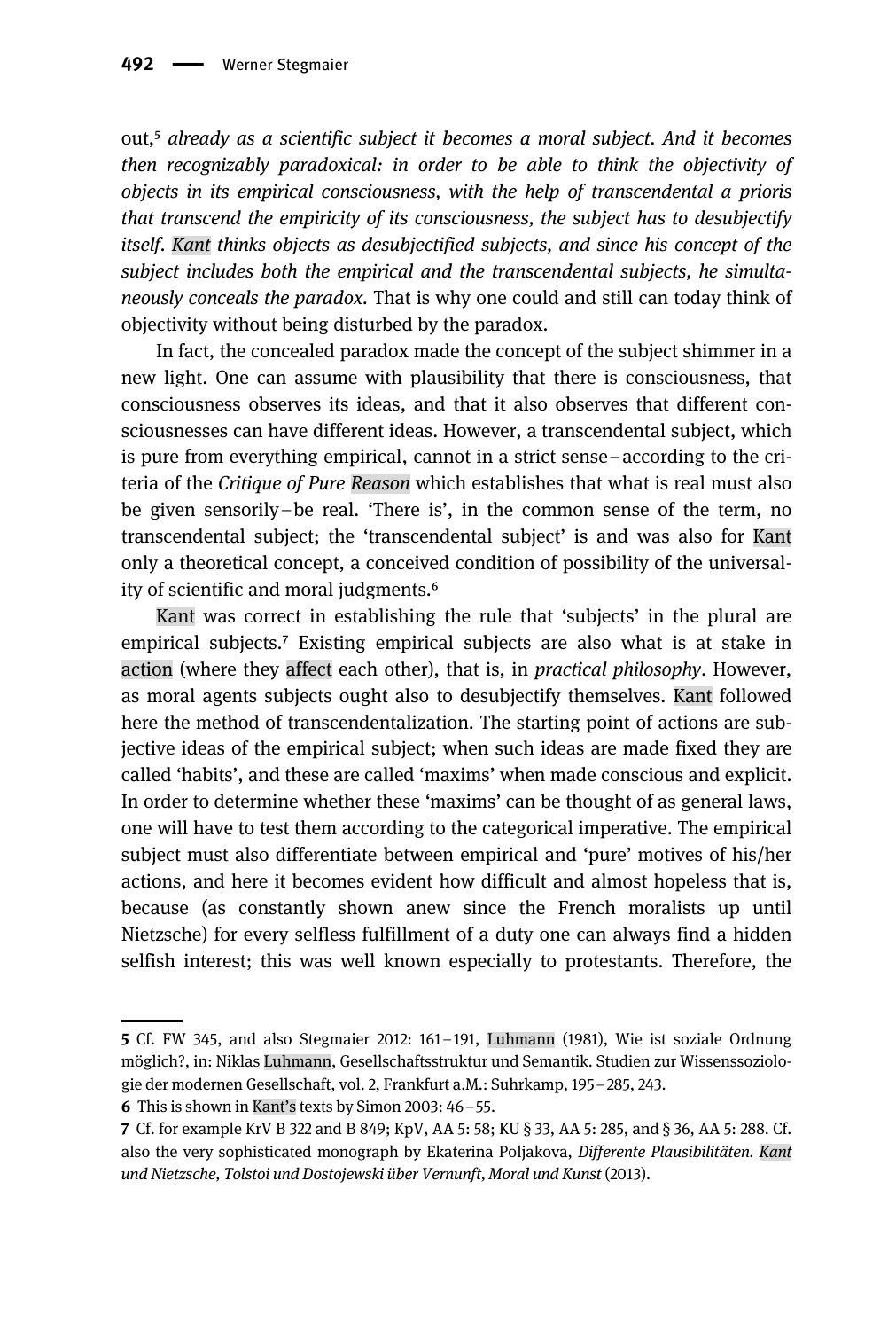demand becomes both rigorous and full of pathos. According to Kant, the moral command indicates "constraint for the subject that is sensibly affected", and demands "*submission*" and "sacrifice". If it succeeds, which nevertheless can never be ascertained, the subject becomes "*holy*" as "subject of the moral law" (KpV, AA 5: 80, 83, 87). That is something one can only hope for.

But Kant also opened up a new view over the subject. He replaced the internal- with the external-view. For now the issue is no longer the internal, and hard to observe, delimitation of boundaries among affects and forms independent of affects in the field of cognition, or among needs and norms in the field of action. Indeed, the issue regards this field, but is now the *imputation* of actions or deeds, an imputation which is external and can be clearly observed. Kant writes:

An action is called a *deed* insofar as it comes under obligatory laws and hence insofar as the subject, in doing it, is considered in terms of the freedom of his choice. By such an action the agent is regarded as the *author* of its effect, and this, together with the action itself, can be *imputed* to him, if one is previously acquainted with the law by virtue of which an obligation rests on these.<sup>8</sup>

Kant says explicitly that the subject is here "considered in terms of the freedom of his choice", his deed "can be *imputed* to him", and not that *there is* such a free subject. This imputation may be justified or not, but in any case it is an observable fact. This observable fact entails free will and (again paradoxically) compulsory submission to a moral law, all of which Nietzsche will consequently count among the "perhaps most indispensable […] fictions" (BGE 4). Luhmann will call the "convention of imputation" a "normal illusion" (Luhmann 1990: 11, 619).

## **2 Nietzsche's replacement of the concept of the subject with the concept of perspectives: Conceivability of a foothold in life**

Nietzsche is known for having massively criticized the concept of the subject.<sup>9</sup> But he has also developed its function or functions further in the European

**<sup>8</sup>** Immanuel Kant, Die Metaphysik der Sitten, Einleitung IV: Vorbegriffe zur Metaphysik der Sitten, AA 6: 223, translated by Mary J. Gregor, in: Kant 1996: 378.

**<sup>9</sup>** Cf. Salehi 2000: 334f., and Goedert 2011: 367f. Nietzsche criticized precisely the "metaphysics of subjectity (Subiectität)" which Martin Heidegger (1961: 382) ascribed to him. On the most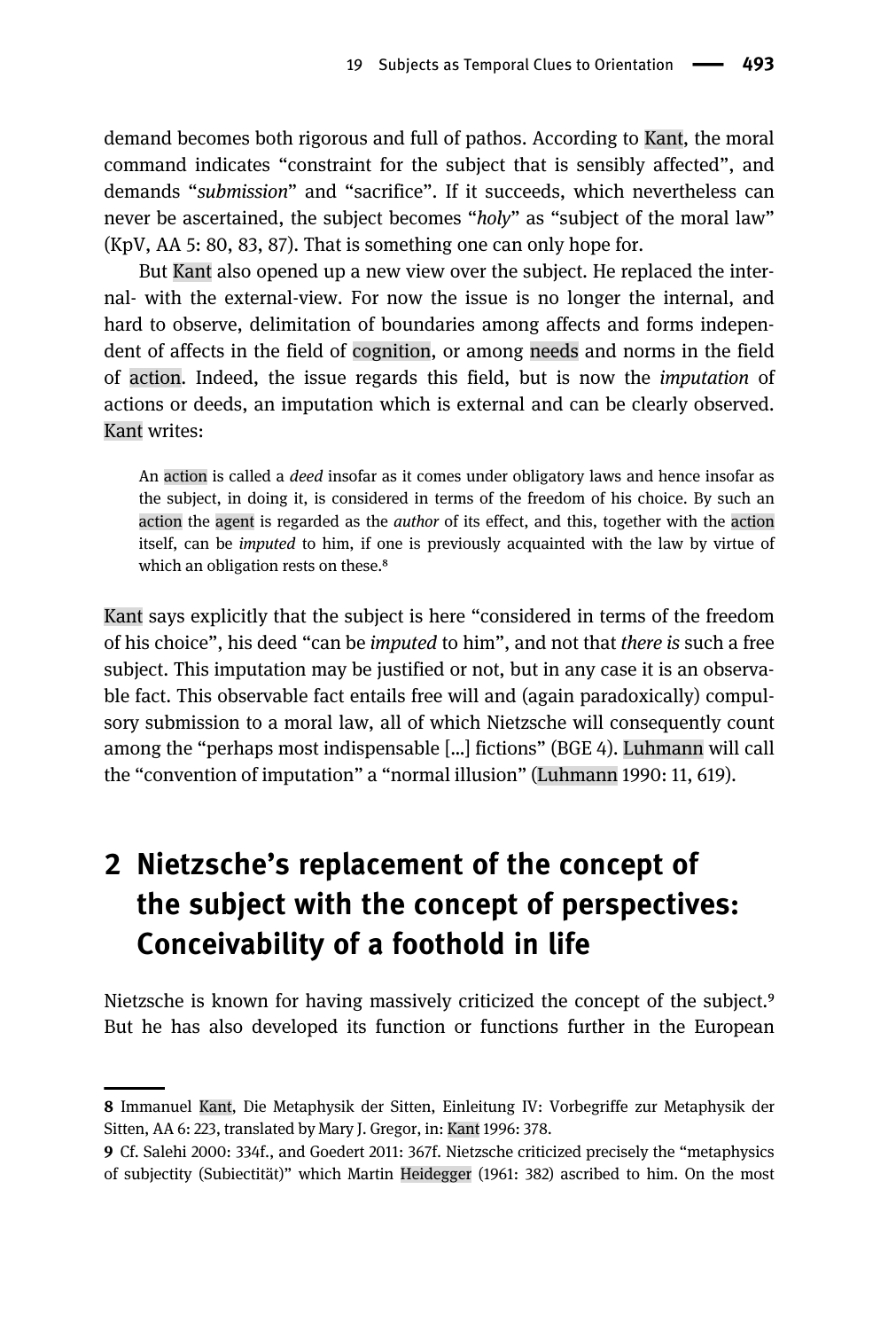history of the spirit. In his critique, he uncovered the paradoxes that had arisen with Descartes' and Kant's uses of the concept of the subject and with that he thought he unmasked it and made it collapse (Luhmann will be the first to see that differently). He declared what Kant had sensed but didn't say–that the concept of a desubjectified subject was no proof of there being a subject: "*Kant* essentially wanted to prove that the subject cannot be proven on the basis of the subject–and neither can the object. The possibility that the subject […] has a *merely apparent existence* might not always have been foreign to him" (BGE 54).<sup>10</sup> Nietzsche denounced the transcendental or free subject as "superstition" (BGE Preface) and dovetailed this denunciation with his critique of the "violence" of language (BGE 268): language (at least in the Indo-European language-circle) seduces into the concept of a free or transcendental concept because it ascribes to every event a subject as "doer" or, "agent" (BGE 16f., GM I 13). Thus Nietzsche gave the subject a new foundation–in language.

From the nineteenth century onwards, the transcendental *a prioris* were softened or abandoned and the concept of the subject gradually became synonymous with the concepts of 'person' and 'human being' (*Mensch*), Nietzsche also criticized these concepts, likewise the concepts of 'consciousness' and 'I'. The *function* of all these concepts was *to create unity and order over time in the chaos of ideas of individuals and among individuals* –and Nietzsche saw this, no less than both Descartes and Kant did. However, he insisted that it was precisely with this chaos that one had to cope (cf. GS 109), no longer concealing, obscuring and belittling it through the kind of transcendentality and normativity whereby one had limited the horizon of philosophy to (mathematical) science and (normative) ethics. Conceived of without transcendental *a prioris*, the subject becomes a mere individual, which is different from any other individual and which in its own subjectivity cannot reach the subjectivity of another subject. Subjects remain separated, no matter how much they manage to desubjectivize themselves. They are, in a word, perspectives. Because this otherness, separation, and perspectivity cause fear–a fear of insuperable loneliness, as Nietzsche thought–, one pre-

recent–also mostly new-Kantian–research on the relation between Nietzsche and Kant cf. the collection of essays by Hartwig Frank (2006), Tom Bailey (2006), and Mattia Riccardi (2009). See there further references to the research tradition.

**<sup>10</sup>** In fact, Kant introduced "the paradox" in his discussion about the transcendental subject, namely when he deals with the subject's self-observability (KrV B 152f.). As an observable subject, it must be empirical, and in the "inner sense" that Kant introduced for this purpose, he distinguished an "active" and a "passive" subject, that is, a simultaneously subjective and objective subject, which is a paradoxical subject once again. In this way, he 'unfolded' or 'displaced', as Luhmann will call it, the paradox.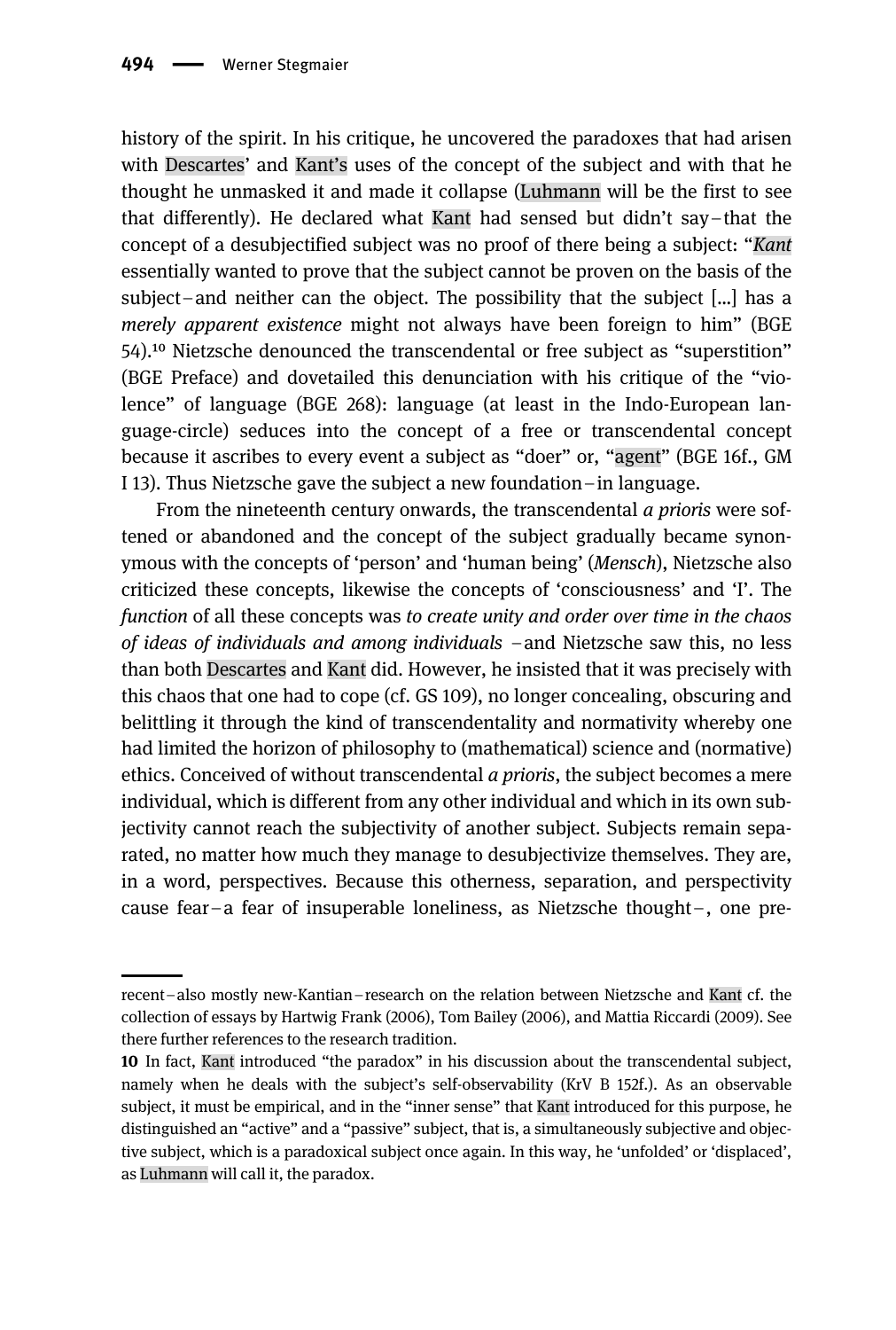ferred to hold on to the paradox of a selfless self, which is presupposed by science and morality (cf. GS 345). Given that right and morality need to ascribe guilt, it was difficult to get rid of such a selfless self anyway (cf. GM I 13).

In fact, however, the search for the reasons of an event, including good and bad actions, could be carried further *ad infinitum*, with the consequence that, in the end, nobody could be held responsible for an action (cf. WS 23). From this point of view, the function of the concept of the subject is *to break the genealogical investigation for practical aims.* A subject is declared the definitive starting point of an event and thus of *his* actions. Whereas others may stop here, philosophers are challenged to carry the genealogy further. Nietzsche tried to do that by widening the philosophical horizon of the thinking and acting subject to '*life*'. 'Life' in the philosophical understanding thwarts in its indissoluble contingency and temporality all the attempts to organize it permanently. It is always different from what one can grasp of it; literally, 'life' cannot be 'established' or 'fixated'.

For this reason, a reflection on 'life' must also stop somewhere. Nietzsche's terminus is no longer our thinking, for he intentionally chooses to stop precisely at the terminus which Descartes had separated and excluded from our thinking, namely the *bod*y. We obviously cannot think without the body, and Nietzsche made it his 'guiding thread'. He inverted the relation between the two and tried to conceive of thinking from the perspective of the body. It is even less plausible that one denies the existence of the body than that of thinking. In the body, thinking experiences the contingency and temporality of life 'in its own skin'. In the late posthumous notes he experimented with conceiving of *subjectivity as the vitality of the body* (*Lebendigkeit des Leibes*) and with replacing the former with the latter.The biological body, which can autonomously move and look after itself in its environment, appears as a self-referential unity, but precisely "*only* as *organization and interplay*", *as* "a *formation of rule*, which *means* 'one' but *is* not one" (NL 1885, 2[87], KSA 12: 104), something which is interpreted as a unity, without being in itself a unity. The body drives the 'I', 'reason', 'spirit'– which are all only "something sticking to the body" ("*etwas am Leibe*", not "*im Leibe*", Z I, On the Despisers of the Body)–into a double perspective. As long as the body works well, they take it for an unproblematic unity that they can forget about, and yet they know at the same time that the body is an ultimately inscrutable multiplicity, whose functioning always remains uncertain. If it stops working, if it gets sick, they will be reminded of it and experience the fact that it is also difficult or even impossible to understand the body. The healthy, spiritual-bodily subject lives, thus, in a systematic self-deception–he believes that he is independent of the body, but is in fact dependent on its aproblematic functioning, its health: "The danger in all direct questioning of the subject about the subject, and all self-contemplation of the mind, is that it could be useful and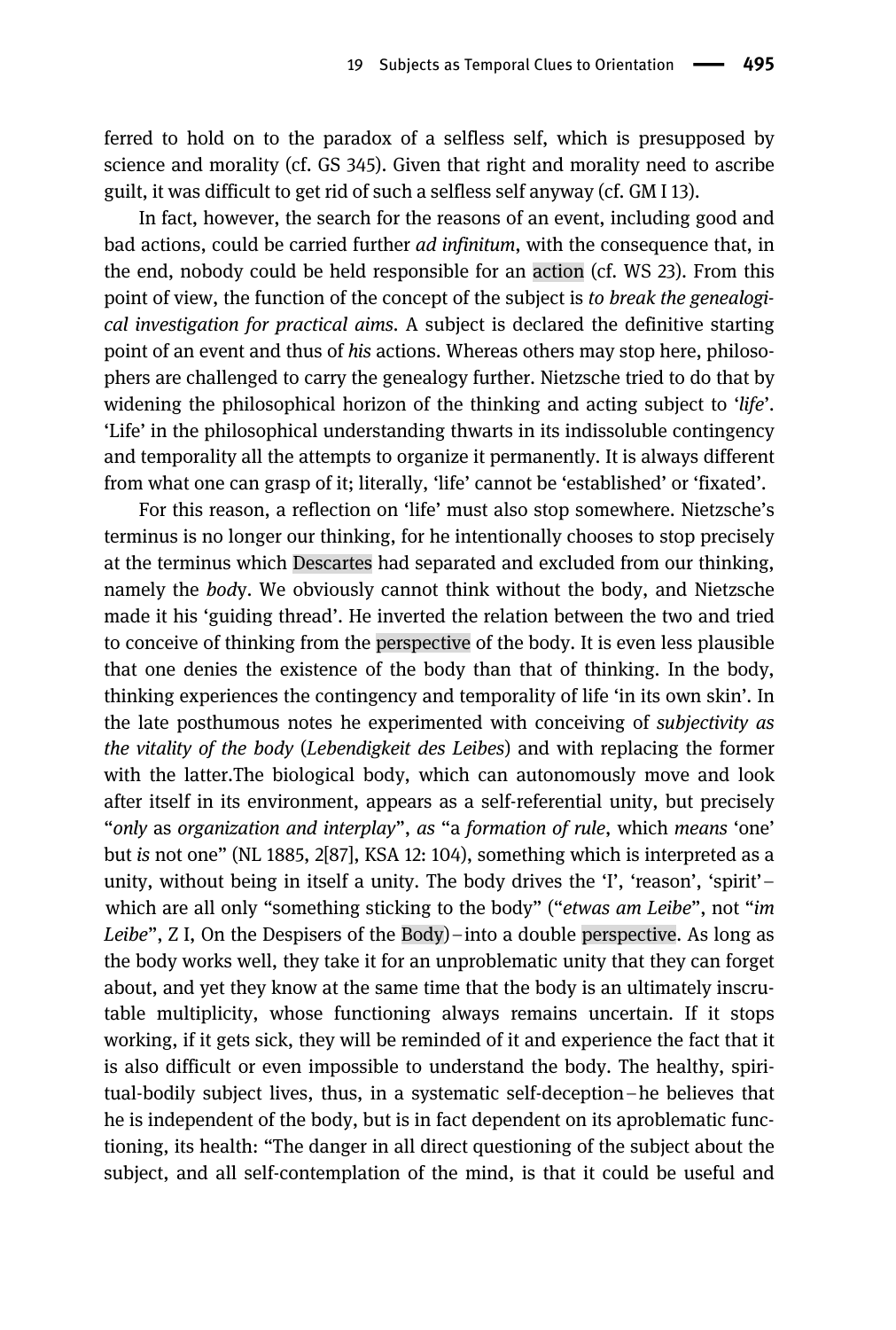important for the subject's activity to misinterpret itself" (NL 1885, 40[21], KSA  $11: 639.11$ 

A subject, which should be essentially self-assurance and yet must continuously deceive itself about itself, is paradoxical, and the paradox seemed obviously so annoying to Nietzsche that he didn't immediately go public with  $it.^{12}$  It is equally paradoxical "to assume a multiplicity of subjects on whose interplay and struggle our thinking and our consciousness in general is based" (NL 1885, 40[42], KSA 11: 650; cf. NL 1885, 37[4], KSA 11: 576–579). This interplay would also then have to have a subject, but it would be a contradiction in the concept of the subject that a subject could underlie other subjects. And that also applies to the attempt to think the subject as something that can be fragmented in multiplicities of subjects or appropriate other subjects: "The sphere of a subject constantly becoming *larger* or *smaller* –the centre of the system constantly *shifting*" (NL 1887, 9[98], KSA 12: 391f.). *The recourse to the concept of life makes the problems with the concept of the subject clear, but does not solve them.* The concept of life eventually exhausts the concept of the subject.

However, in the texts that were published or intended for publication, Nietzsche radicalizes the *uniqueness and singularity* of the subject (thereby acting as a subject that does *not* desubjectify itself). He demands, at least from philosophers and their "spirituality" (*Geistigkeit*), the courage to individuality and solitude, and makes of this courage the criterion for the order of rank among them. As representative of mankind, a philosopher shall make of himself the experiment of resolutely resisting the need for a foothold on others and other things, and shall have the courage to live with a complete lack of a foothold [*Haltlosigkeit*]*,* leading to ultimate disorientation and nihilism (cf. TI, Maxims and Arrows  $2$ ).<sup>13</sup> With the fiction of the subject that paradoxically desubjectifies itself, Nietzsche shall no longer accept as evident any kind of unity, duration, distinction, opposition, valuation or object whatsoever. However, in order to dare to go on with this experiment, he must already have a hold in himself or, as Nietzsche says, "have a firm grip on himself" ["*fest auf sich selber sitzen*", GS 345). The problem is, then, how can both things be compatible.

Nietzsche solves the problem with *an intrinsically 'lively' terminology* for what previously was established [*fest-gestellt*] as 'subject' and 'object'. Instead of definitely determining the meaning of concepts, he creates metaphors that leave leeways [*Spielräume*] for meanings and keep them in motion. Water and

**<sup>11</sup>** Cf. Bertino 2011: 96–101.

**<sup>12</sup>** See the evidence for this in Bertino 2011.

**<sup>13</sup>** On nihilism in this sense cf. Stegmaier 2012: 319–338.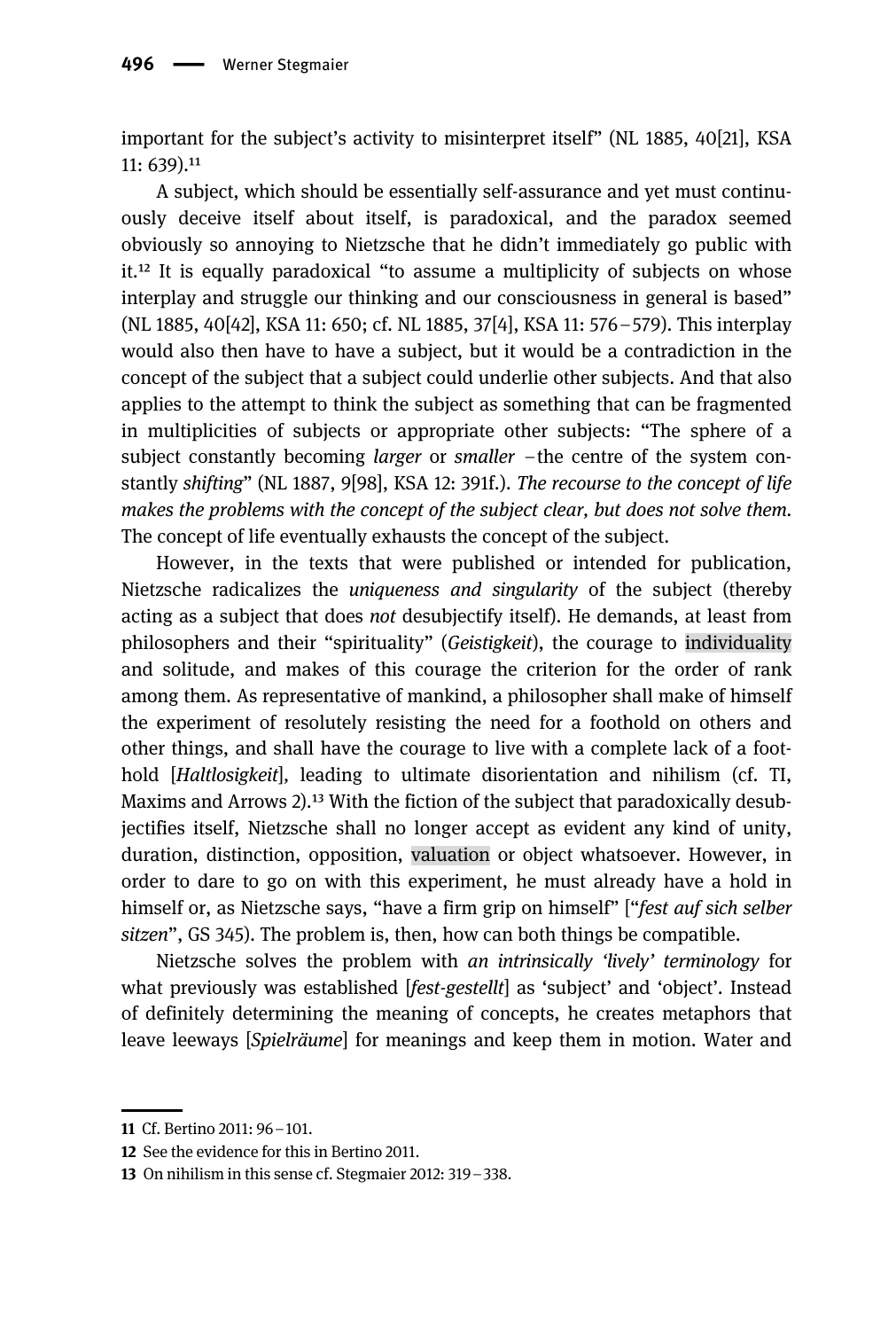the flux of a river are his primal metaphors here. Accordingly, the possibility of regulating and organizing the involuntarily emerging and vanishing ideas must not be presupposed from the start; on the contrary, the possibility of such regulation and organization requires–not only, but especially in science–a particular discipline or, as Wittgenstein was not the first to point out, requires 'training' (*Abrichtung*).<sup>14</sup> Such training or restraint of the living use of signs and concepts does not originate in the individual, but rather in the society where the individual grows up and gradually takes on certain tasks. It relies on communication and ascesis. Thus, consciousness can be understood in a different way: no longer as a subject of its ideas, but rather as a function of social communication (cf.  $GS$  354).<sup>15</sup> According to Nietzsche's conjecture, consciousness was able to evolve as an easier and faster way of mutual understanding based on the use of common signs, which means that consciousness evolved before it was necessary to resort to self-observation in the use of those signs (especially when they were misunderstood) and, therefore, before the kind of introspection and reflection that one later connected with the concept of a subject.

If one asks further, to whom shall be ascribed the conventional use of language, whether to outstanding personalities that are superior to others in power of speech, or precisely to ordinary, average human beings who rely on conventionality, Nietzsche's answer is the following: to the struggle of both with one another. In his published writings he places himself on the side of the great solitary individuals, even if for himself he may have acknowledged a more balanced state of affairs. Instead of "subjectity", as Heidegger and Luhmann will say,<sup>16</sup> he relies thus on *agonality.* When the relation to the other does not rely on aprioristic similarities, but is simply a relation of otherness, the only alternative which remains (besides indifference) is between friendship and antagonism, and Nietzsche wants to see adversaries even in friends (Z I, On the Friend). The agonality leads, in turn, to the *semantics of enhancement*: the enhancement of 'life' beyond its mere preservation, the 'overman' (*Übermensch*) upstaging 'mankind' (*Menschheit*), the 'overfullness' (*Überfülle*) of meaning overtrumping the 'fullness' (*Fülle*) of sense. Nietzsche's concept for that is 'will to power', a concept which is at first glance

**<sup>14</sup>** WB 5; GD, Was den Deutschen abgeht 5; Ludwig Wittgenstein, *Philosophische Untersuchungen* (*Philosophical Investigations*), PI § 6.

**<sup>15</sup>** See García 2011, Constâncio 2012, and Stegmaier 2012: 262–288. On the untenability of the thesis of Peter V. Zima (2000: 131), according to which Nietzsche has tried "*in extremis* to save the solitary subject" and the equally untenable thesis of Udo Tietz (2000), according to which Nietzsche got stuck in the paradigm of the philosophy of consciousness of German idealism, cf. Axel Pichler (2010: 256 and 138f.).

**<sup>16</sup>** Cf. Heidegger 1950: 236 et al., Luhmann 1984: 145, and Luhmann 1997: 1028 et al.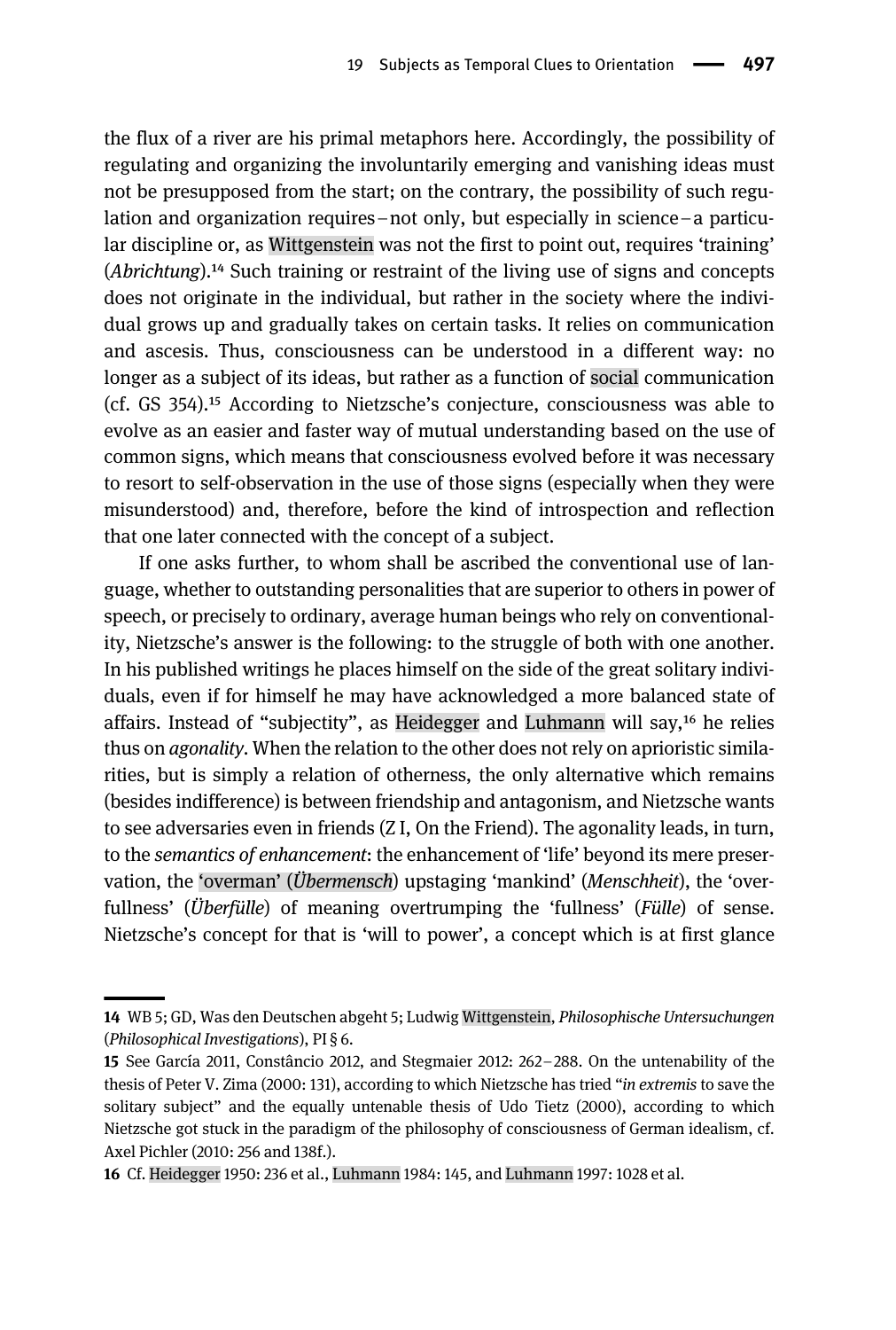aggressive, but at second glance is multilayered and complex. 'Will to power' is a will that wants to go beyond itself to something which it does not yet know and which in its contingency it cannot know, a will that experiences itself precisely by grappling with other wills to power, and thus overcomes the concept of the subject. In this way, the semantics of enhancement culminates in the *semantics of experimentation and adventure*. Adventures are uncontrollable experiments, experiments made under the fundamental condition of uncertainty. In this uncertainty Nietzsche also disallows the absolute self-certainty of the subject.

However, Nietzsche reunites the strands of his constructive critique of the subject with the *semantics of orientation*. Although he does not use the term 'orientation', this is in fact the semantics through which he makes plausible his critique of the subject. Nietzsche replaces the concept of the subject with the concepts of standpoint, horizon and perspective, which were already familiar to Kant and before him Leibniz, and he frees these concepts from the theologically pre-established harmony and the transcendental *a priori*. As perspective, the subject has no free, synoptic, and unlimited view over the world, no ideas of the world from a standpoint from above the world. It is rather limited in his view of the world by a standpoint and horizon within the world; it is only inside these limits, which include logical, ontological and linguistic "schemata" (cf. NL 1886–87, 5[22], KSA 12: 193f.), that the subject can ever relate to any objects. What a perspective finds in its limits is also a foothold, a foothold in its life and perspectivity. A perspective in Nietzsche's sense is a 'lively' subject. It can widen or straighten its horizon and displace its standpoint, and thereby adapt both its horizon and its standpoint to its current life situation. But it always remains bound to a standpoint and horizon, it cannot arbitrarily abandon them (therefore, there is also no danger of a relativism of arbitrariness). Nevertheless, it can–even if always only from its own perspective (and hence again paradoxically)–place itself in the perspectives of others, and in this way increase the amplitude of its possibilities of perception; objectivity becomes then conceivable as multiperspectivity (cf. GM III 12). The semantics of enhancement and experimentation is then finally converted into the *semantics of sovereignty*: sovereign is the one who is able to change perspectives quickly and easily (cf. MA I Vorrede 6; GM III 12).<sup>17</sup> This sovereignty is no longer bound to consciousness; on the contrary, it achieves its certainty by becoming an *instinct*. 'Instinct' is the non-conscious certainty of orientation.<sup>18</sup> An individual sure of its orientation

**<sup>17</sup>** The semantics of sovereignty in the concept of the subject will be made particularly strong by Georges Bataille. Cf. Balibar/Cassin/Libera 2004: 1244.

**<sup>18</sup>** Cf. Constâncio/Branco (2011).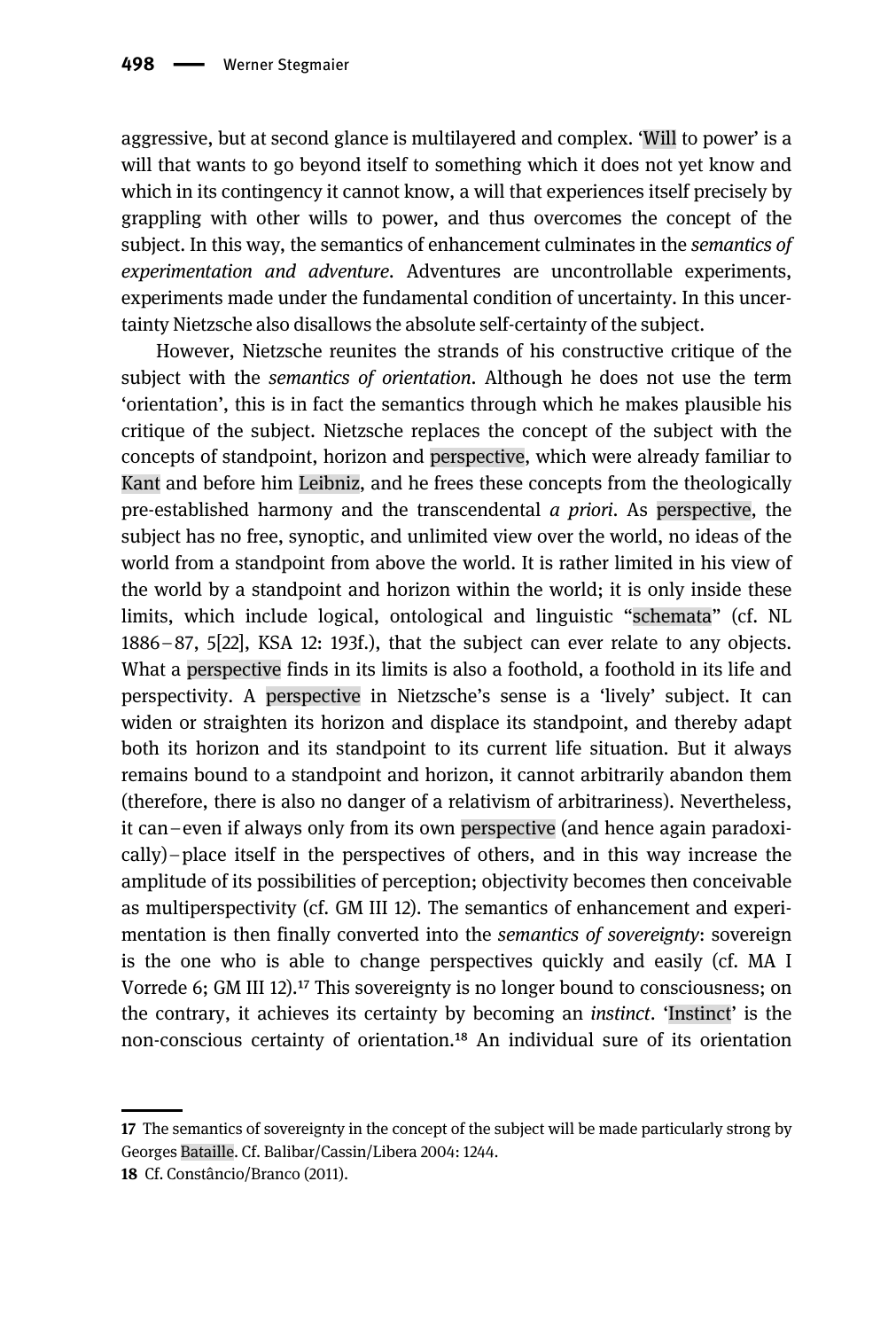remains totally on its own, just like the metaphysical and the transcendental subject, but it is now in the middle of 'life' and deals with life.

### **3 Luhmann's replacement of the concepts of subject and perspective with the concept of observation: Conceivability of a foothold in social communication**

Most likely deterred by Nietzsche's metaphorical, aphoristic and agonistic style, Luhmann has intentionally avoided him. He wanted his science and sociology to be grounded on a conceptual, systematic, verifiable theory, indeed a theory capable of being true or false, but also embedded in time and evolution. In order to describe modern society in sufficiently complex terms, he structured his science as a "system theory", and this system theory went so deep that it included the whole history of the European spirit and hence also philosophy. A system theory demands a fundamental philosophical reorientation of our way of thinking and, therefore, unlike many Nietzsche texts, it doesn't seem immediately plausible. But it can give Nietzsche's philosophy a new plausibility.

Luhmann shares with Nietzsche (and Kant and Descartes and their concept of the subject) first of all the *starting point in self-reference*. But he now applies it also to society: society exists only insofar as in society one speaks of society– society exists only in social communications. It consists in such communications, and not in the human beings, persons or subjects that are normally identified (again in social communications) as the authors of such communications. To borrow the terminology of critical philosophy, the conditions of possibility of communication in society are the same as the conditions of possibility of philosophy, and Nietzsche had already insisted on that. But Luhmann draws from that a clear 'constructivist' consequence: whatever is said to exist exists only on this very condition, namely that it is said to exist, such that in other communications other worlds shall be distinguished (which does not entail that one can arbitrarily change the conditions of communication–also here there is no danger of relativism qua arbitrariness). With this, Luhmann comes so close to Nietzsche that one can dare say that *he shares his philosophical fundamental decisions, but makes them apt for theory.*

In Luhmann, the concepts 'thinking', 'consciousness', 'human being', etc become mere distinctions made in the context of social communications, distinctions that could also have been made differently. They are all 'constructions'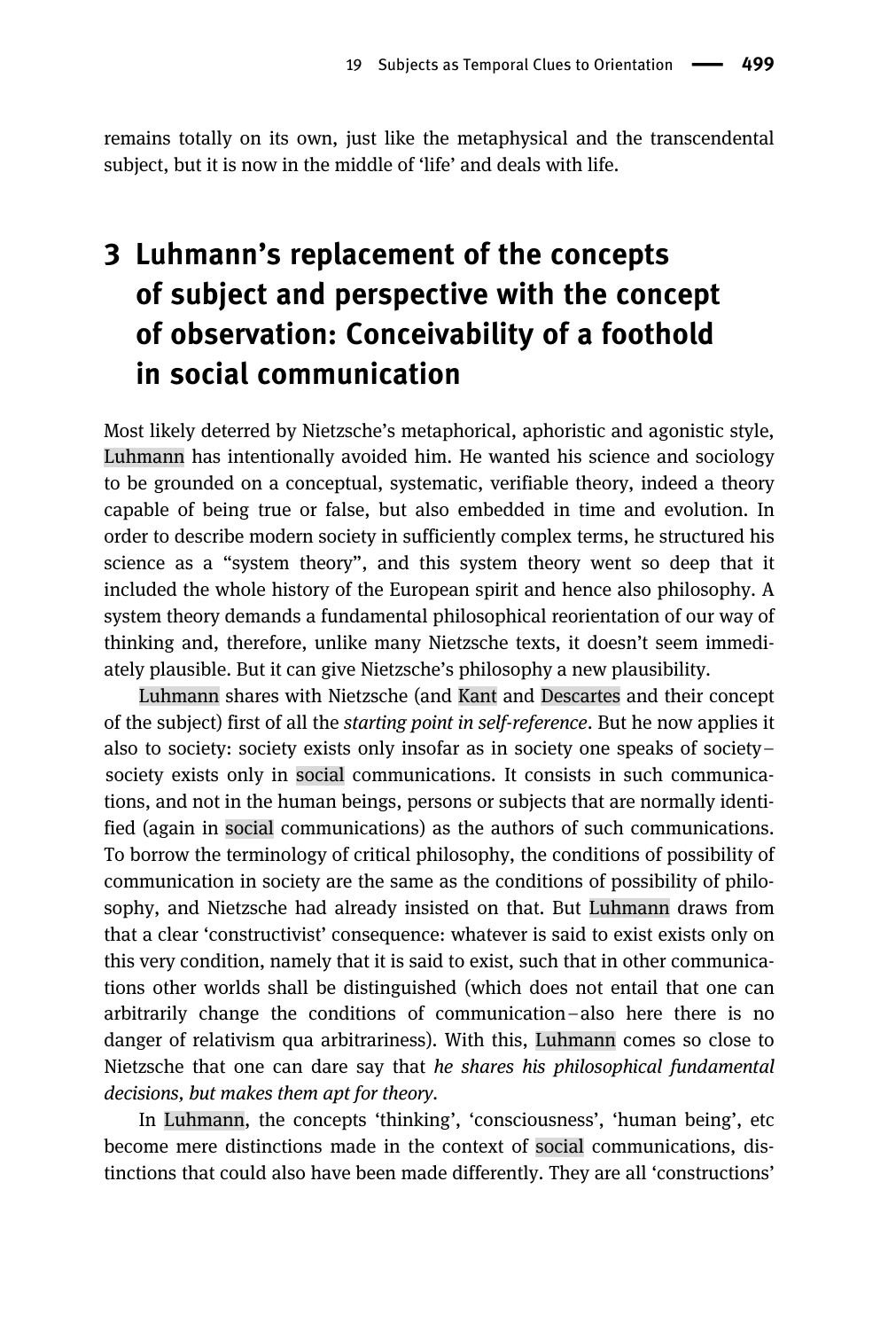or 'constructs', like everything else. They exist only on the condition that someone, no matter who, constructs them. Precisely like Nietzsche, Luhmann no longer asks for the 'agents' or 'subjects' of those constructions; for they would only be other constructions. With the concept of construction (or '*Begriff* des *Konstrukt*', the concept of 'the construct'), Luhmann offers "an alternative formulation of the concept of concept" (1990: 515): a construct does not purport either to correspond to a pre-given object or to apprehend it, to 'represent' it. The construct validates itself only by being able to lead to further constructions. That is how it makes itself 'true', or is 'verified'. Whenever necessary, a construct can also be replaced and, in this sense, falsified. That is how constructs can become theories. With his decision to commit himself to the concept of construct and to his constructivism, Luhmann transforms into a theory Nietzsche's fundamental philosophical decision of committing himself to perspectivism.

Luhmann's sociological system theory<sup>19</sup> also includes an *additional philosophical critique of the subject*. He has dedicated a particular essay to it, titled "*Die Tücke des Subjekts und die Frage nach dem Menschen*", that is, the 'cunning' or 'slyness' of the subject.<sup>20</sup> "The cunning of the subject–that is its way to appear human, to ingratiate itself as a human being" (Luhmann 1995: 157)–, its way to make itself easily plausible. For, as follows from what was said above, the subject is not at all something that simply is. The "subject", which in its Aristotelian sense "underlies itself and everything else", and which in its Kantian sense "distinguishes itself in its freedom from all empirical causations", is certainly "the most demanding title that humanity has ever given itself" (Luhmann 1995: 162). In its "freedom" "all that is unknown and uncertain […] was accommodated", and the subject could then (ultimately by Sartre) be made responsible for all that is unknown and uncertain–just as before only God had been (Luhmann 1995: 161). As one can easily see in Descartes and Kant, with the concept of the subject religious transcendence was transferred to the human being. But when a semantics has such a huge success as the semantics of the subject, its significance cannot be merely internal to philosophy. It must also have a function in society as a whole.

According to Luhmann, the function of a concept should be recognized not so much in what it (positively) delimits, but rather in what it (negatively)

**<sup>19</sup>** For an introduction cf. preferably Luhmann's own posthumously published introductory lecture-course: *Einführung in die Systemtheorie* (2004). It includes a comprehensive chapter on the critique of the subject under the title "Beobachten" (Luhmann 2004: 141–166).

**<sup>20</sup>** Luhmann 1995. The critique of the subject extends through Luhmann's whole work. Cf. in particular: Luhmann 1989, Luhmann 1990: 11ff. et al., Luhmann 1997: 866–878, 1016–1036.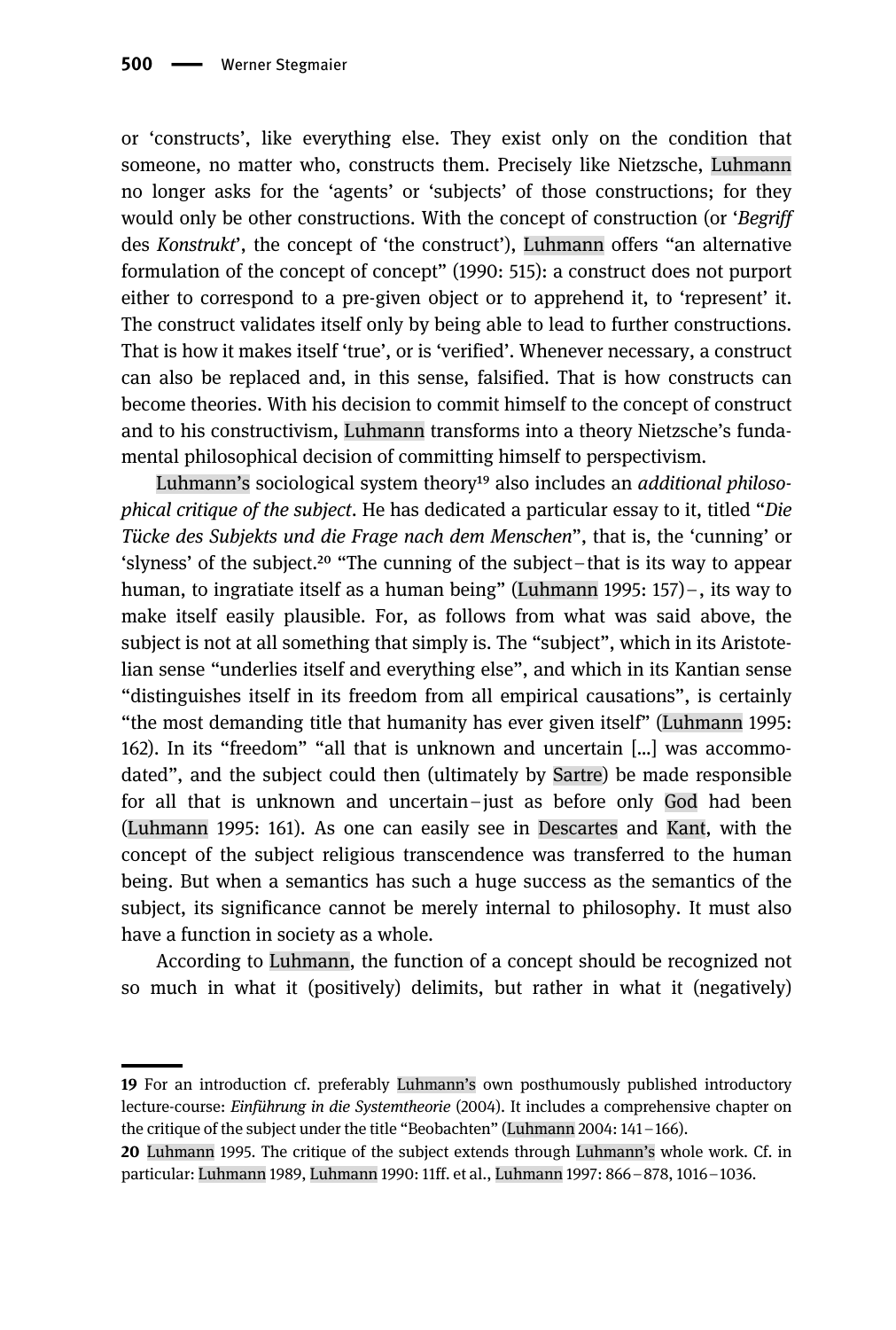excludes, in short, in the fact that it distinguishes. According to Luhmann's thesis, the concept of the subject had the function of excluding other subjects and, thus, society as such: "If 'subject' means to underlie itself and thus the whole world, then there cannot be any other subject" (Luhmann 1995: 158). In this way, considered from a sociological point of view, the concept of the subject liberated not only from the privileges of the old hierarchical society, but also from privileges such as property, education and natural talent. Thus the concept of the subject helped make thinkable the idea of reconstructing society from its ground, of reconstructing it by transforming a stratified, hierarchic differentiation into a functional differentiation regulated exclusively by performance or accomplishment. Thus the concept of the subject worked in early modernity as *a semantics of transition*: through it 'freedom' and 'equality' could be ascribed to everyone.

However, the philosophical concept of the subject did not only help make room for a new conception of society. Precisely because it formulated self-reference in such a way that it made the external reference, the reference to other subjects, more difficult, at the same time it *blocked* a new conception of society. This "paradox of self-affirmation" (Luhmann 1995: 160), the paradox that put the subject against other subjects who were supposed to be as equal and free as itself and establish with it a new society, could not have been solved by such concepts as Nietzsche's concept of life and will to power. For as unities that should not be grasped as unities, as something that had to be determined but eluded any determination, life and will to power were again unintentionally paradoxical and continued to bar the path to a theory of society.

Nevertheless, with those concepts Nietzsche made a first step towards a transference of the paradox from the subject itself to its relation with others and to the others, thereby connecting the independence of the subject with dependence, its autonomy with heteronomy, its self-reference with reference to the other (here Kant had already made some preparatory work by defending that in knowledge thought is dependent on sensual perceptions, although he still used his transcendental structures to protect the independency of the subject itself). Thus Nietzsche promoted the functionalization of the concept of the subject and in the process took a deeply new epistemological decision–even if only to a certain extent. Only in this regard did Luhmann concede him a certain role as predecessor. That was the decision to no longer let oneself be scared by logical paradoxes, but rather use them resolutely for the development of theories.<sup>21</sup> The

**<sup>21</sup>** See the end of JGB 22, which is famous precisely on account of this end and is still intensely discussed: "Gesetzt, dass auch dies [dass alle Gesetzlichkeit Interpretation sei] nur Interpretation ist–und ihr werdet eifrig genug sein, dies einzuwenden?–nun, um so besser"; and see Luhmann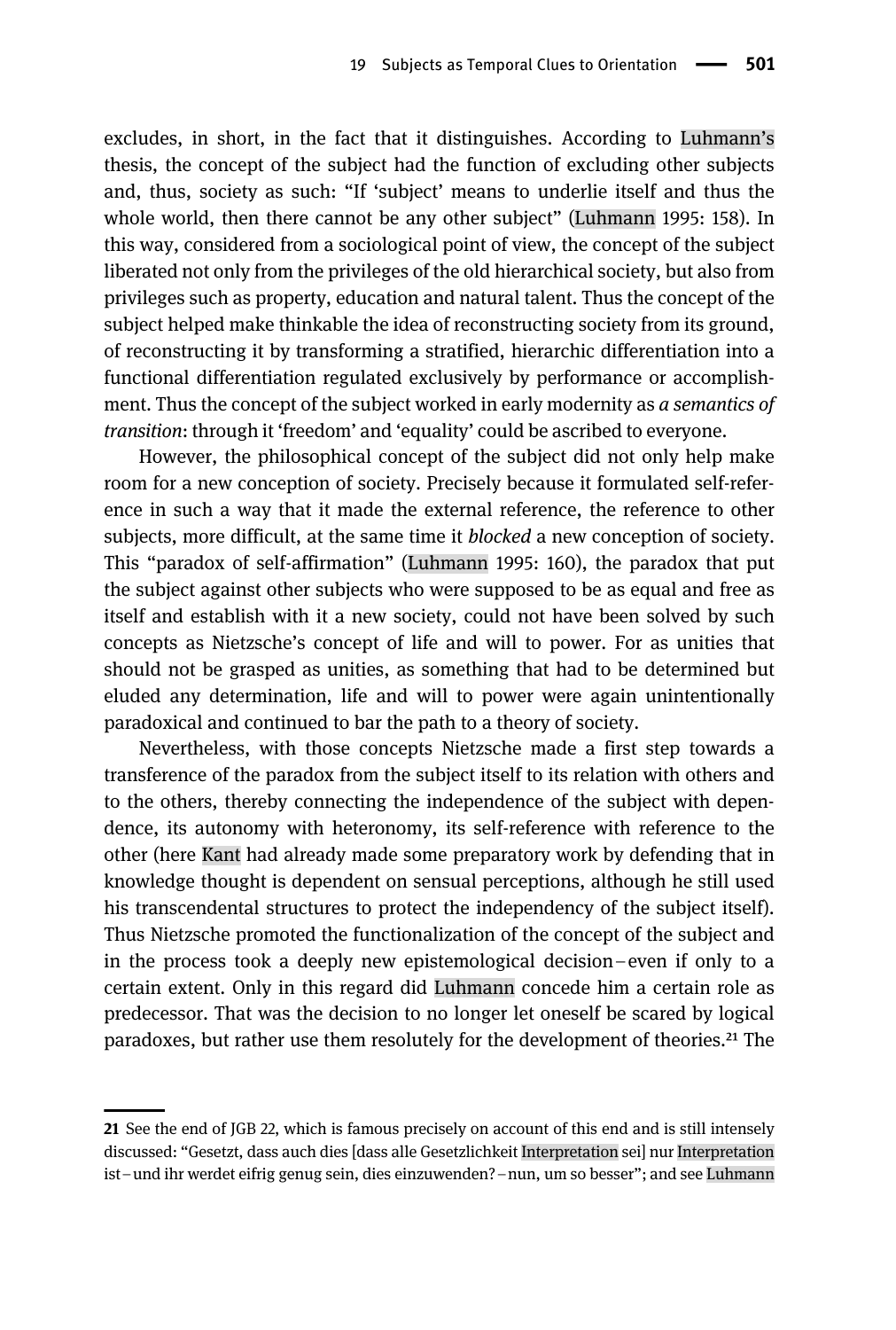very concept of 'distinguishing' or 'distinction' [*Unterscheidung*] already involves a paradox, for it is simultaneously identity (the unity of the distinction made) and difference (what is thereby distinguished), or operation (the execution of the distinction) and the result of the operation (what has been distinguished), and hence Luhmann decided to understand the development of theories as 'development of paradoxes', a decision which aims to finally avoid all forms of metaphysics, transcendental philosophy, and mysticism.<sup>22</sup>

He replaced the unintentionally paradoxical concepts of subject and perspective with the explicitly paradoxical concept of *observation* and the unintentionally paradoxical unity of life with the explicitly paradoxical distinction between *system and environment.* In order to do this, he carried out, in his own formulation, "four semantic revolutions" (Luhmann 1995: 163f.):

- 1. An approach based on *temporal operations*, and no longer on supposedly timeless objects. Thus he understood the subject no longer as object, but rather as a temporal operation of its self-reference.
- 2. The adoption of *recursive* operations, which repeat themselves under recourse to their own results and are no longer independent from one another. Whereas the subject is supposed to constitute itself at once and forever, recursive operations are continuously generating something new (*autopoiesis*).
- 3. The insistence on strict *observability*: whereas the transcendental subject is supposed to be a 'pure' subject, an observer that was able to observe empirically but was not itself empirically observable, now all the observers, including the theoretician of observation, become observable. The concept of observation no longer distinguishes, as it was common from Plato onwards, according to 'faculties' of the 'subject',–for example, sensibility and understanding, which Kant used to make a further distinction between the empirical and the transcendental. The concept of observation now distinguishes according to self-reference and external reference. An observation observes something other than itself; but in order to distinguish this other thing from itself, it must also observe itself ("are these now only my ideas or not?"). It refers simultaneously to the outside and to the inside, and nevertheless it cannot observe different things at the same time, that is, other things and

<sup>(1990: 94):</sup> "Man muß […] im Stile Nietzsche/Heidegger/Derrida mit der Paradoxie von sich selbst negierenden Unterscheidungen arbeiten und die expressiven Möglichkeiten des Vertextens nutzen, um genau dies mitzuteilen." See also Luhmann 1992: 219f., Luhmann 1997: 91.

**<sup>22</sup>** On the productive handling of paradoxes cf. especially Luhmann 1990: 537–541, Luhmann 1991, Luhmann 2011: 127–131.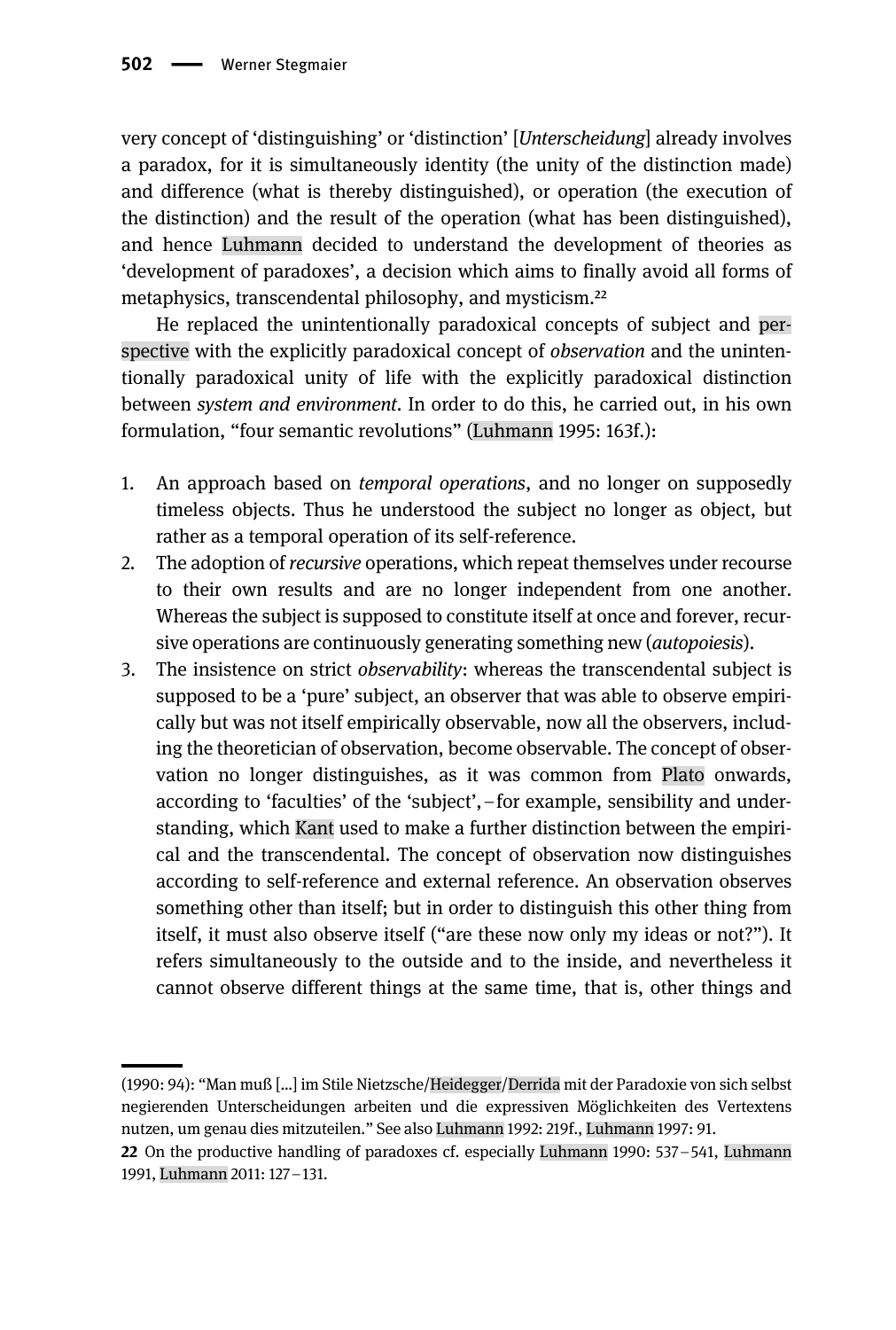itself. It is, thus, structurally paradoxical. The paradox is overcome when time is taken into account. The observation changes temporally back and forth between external reference and self-reference, it 'oscillates' between them (whereby the paradox lands up in time, which in turn is simultaneously always the same and always another). However, one can also observe one's own observation in such a way that one observes how other observers observe it (for example, that they are irritated when my observations are false for them). One can also oscillate between these possibilities of direct and indirect self-observation. In both cases, an external reference is incorporated in the self-reference and a self-reference is incorporated in the external reference; in this way, a "radically difference-theoretical [*differenztheoretischer*] starting point" is won. Luhmann's name for the leading difference is 'system and environment': 'system' precisely because the observation must refer to itself, 'close' itself in a system, in order to–as the metaphor of the perspective had already made clear – observe other things, and open itself to other things; 'environment' [*Umwelt*] (and not 'world' [*Welt*]) because the system observes the apparently given world always only in its own specific way and hence always only *its* environment, the environment as is self-evident to it.

4. The fact that a system in Luhmann's sense is simultaneously closed and open–or the fact that the system, according to him, is "the difference between system and environment" and, thus, simultaneously identity and difference (as already distinguishing is identity and difference at the same time)–makes it a paradox too. As paradox, it cannot be an object. The fourth and last semantic revolution that Luhmann mentions here is, thus, the *'self-foundation' of system theory in paradox*. Paradoxes can be the foundation of theories precisely because they make logical thought–which aims at timeless determinations and is committed to consistency–oscillate between two equally legitimate but not simultaneously executable alternatives (for example, self-reference and external reference, identity and difference). If logical thought oscillates, if it becomes undecidable, it doesn't go further, it blocks (for example, a sentence like 'I lie' states a truth that is a lie). But precisely in this blockage it then also has a 'foothold' from which it can 'proceed', a 'starting point' for a theory. In this way, the philosophical concept of foundation also becomes paradoxical; it simultaneously is a foundation and not a foundation, because it is itself 'only' a paradox of thought. However, as one can now see, it was precisely such a paradoxical foundation that was at stake in modern philosophy's concept of the subject.

The further consequences that Luhmann derives from this correspond well to Nietzsche. He sustains that "autopoietic systems" are "always individual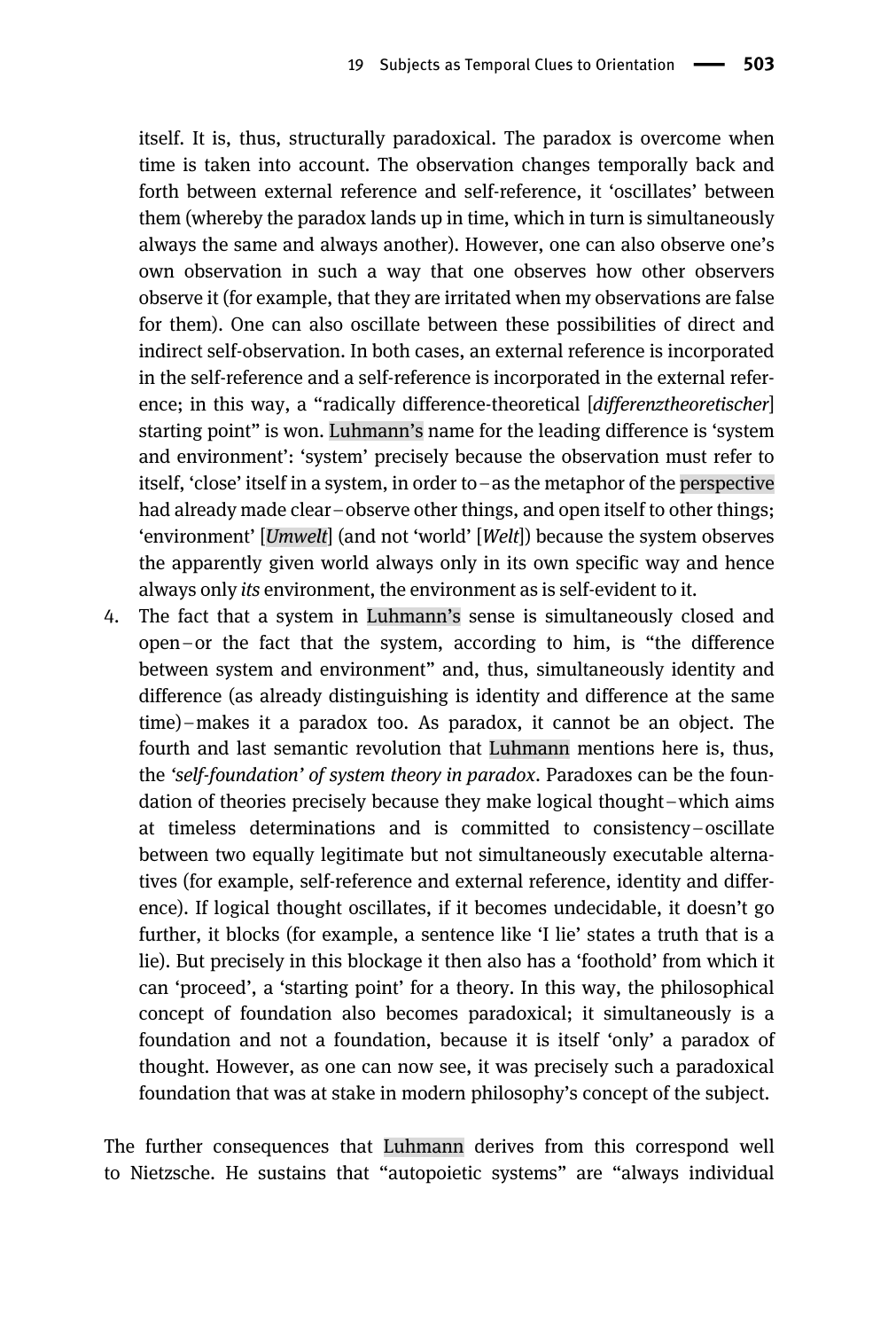(in-dividual) systems", "systems which are subsumed under general concepts are *for each other environment* and, in fact, for each other *always different environments*"–like Nietzsche's will to power. The "radically individualistic theory" of autopoietic self-differentiating systems opens up, as Nietzsche wanted, "new possibilities of description of the richness of the world". However, since each system distinguishes from itself *its* environment–or, in the old language, each subject distinguishes from itself *its* objects–and we therefore replace the old "subject with the observer and define observers as systems, which create themselves through the sequential practice of their distinctions, there is no longer any formal guarantee for objects" (Luhmann 1997: 878) and, as already for Nietzsche, objectivity becomes multiperspectivity. In the network of observers there are, according to Luhmann, "plenty of options to choose a reference system" (Luhmann 1995: 165f.).

With the concept of the system of observation, Luhmann only captures the *formal* structure of the subject, its self-reference (completing it with the external reference). In such a way, he can relate it not only to the old human subjects but also to non-human social systems of observation, on the one hand, and to biological systems of observation, on the other. He calls the social systems of observation "function systems" of social communication, insofar as since early modernity they have "differentiated" themselves via a conversion from "segmentary differentiation" (groups) and "stratified differentiation" (classes) into "functional differentiation" of social communication. That is, they developed themselves into autonomous systems of observation, which are limited in their structure only by their environment and by the systems of observation that depend on individual human observers, so that one can speak of '*the* economy', '*the* political arena', '*the* law', '*the* education system', '*the* science', '*the* art', and '*the* media' as if these were agents, acting subjects. In this way, human subjects become the environment of the function systems of social communication–a fact which is still "so unwelcome and so adamantly rejected" (Luhmann 1995:  $167$ ).<sup>23</sup> Luhmann distinguishes them as "conscious" or "psychic systems", in opposition to the biological or "physical systems", their corresponding bodies. The *separation of humans in particular systems of observation* is well justified. For, as Nietzsche had already emphasized (cf. GS 11 and Z I, On the Despisers of the Body), only a minimal part of the functions of the physical system becomes conscious in the psychic system, and only a minimal part of the functions of the

**<sup>23</sup>** Against the "humanist burdensome legacy" Luhmann tactfully adds that it is "incomprehensible why the place in the environment of the system of society should be such a bad place. I at least wouldn't like to change." (Luhmann 1995: 167)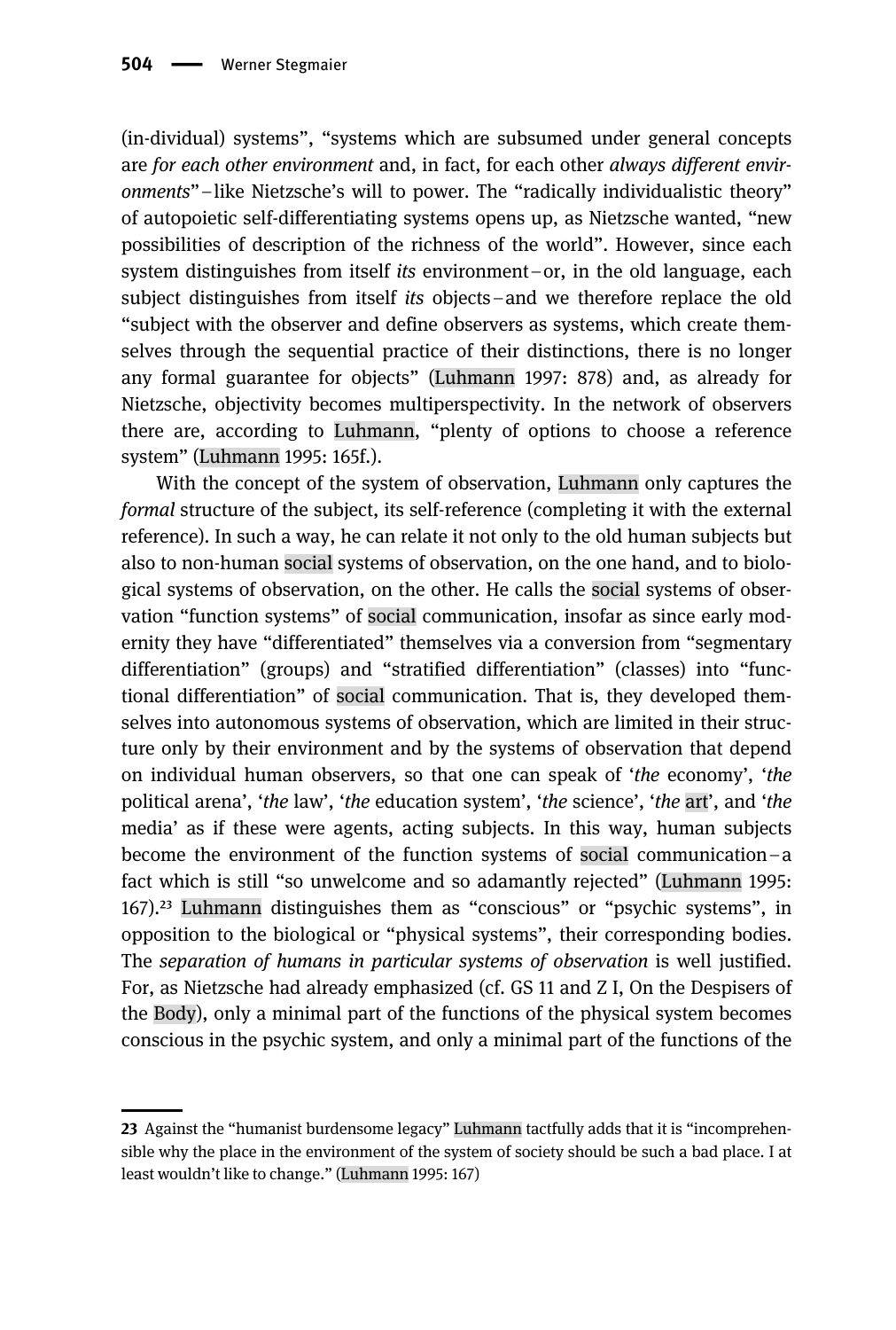psychic system is articulated in the function systems of social communication (cf. BGE 268 and GS 354). They are 'structurally linked' only by narrow bridges.

On the other hand, however, the differentiated function systems of social communication, which use their specific 'codes' (such as true/false in science, fair/ unfair in law, and solvent/non-solvent in economy), are also the environment for the psychic system; in the old language, they are 'objects', which the psychic system perceives 'subjectively' or 'in perspective'. In its observation of this environment, the psychic system can, voluntarily or involuntarily, choose codes and switch between them (for example, in a case of corruption, the psychic system may cease to consider it judicially or economically and consider it morally instead). If the psychic system takes the perspective of a function system, it must desubjectify itself in order to do justice to the function of that system (most obviously in science); but it remains 'subjective' in the *decision for this code or another*.

But the modalities of 'subjective' or 'perspectival' decisions–not only of the decision to adopt one of those codes instead of another, but also to adopt any distinctions in general–are no longer *the focus of the sociological system theory*. Therefore, the sociological system theory cannot have the philosophical last word on the question about the current meaning of subjectivity.<sup>24</sup> Hence, we will finally return to the semantics of orientation, just like Nietzsche (who nevertheless avoided the concept of orientation itself, probably because his declared opponent Eugen Dühring had favored it). The semantics of orientation can grasp the physical, psychic and social systems of observation as a unity which differentiates itself, without bringing it back again to the unity of an underlying entity in the sense of the old subject.<sup>25</sup>

## **4 Integration of the concepts of subject, perspective and observation in the concept of orientation: Conceivability of a foothold in general–temporarily**

The recognizably metaphorical concept of orientation was introduced in philosophy by Kant ("What Does It Mean to Orient Oneself in Thinking?") at the sug-

**<sup>24</sup>** Besides, as Luhman himself has noticed, with his approach society falls into the conceptual situation of the old subject. It also doesn't have a subject next to it, with which it could communicate. Cf. Luhmann 1997: 874f.

**<sup>25</sup>** For a closer examination of this point, see Stegmaier 2008, Stegmaier 2010.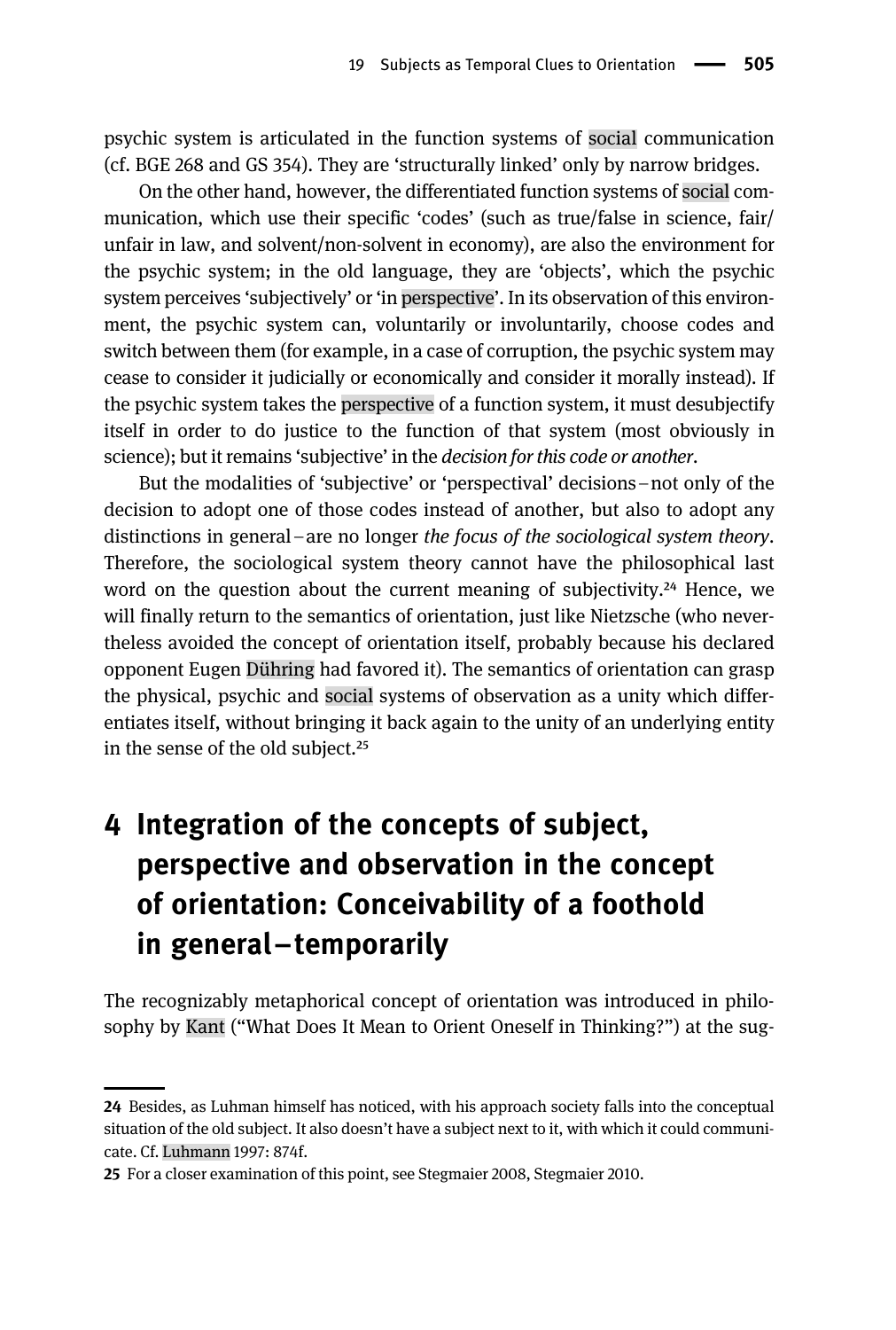gestion of Mendelssohn. Then it has become indispensable in the philosophical, scientific and everyday language (Luhmann has also constantly made use of it). It designates the capacity to find one's way in a given situation, in order to find possibilities of action that may allow one to master the situation. It incorporates in itself (A.) Luhmann's concepts of observation and system, Nietzsche's concept of perspective, and Kant's concept of subject, and (B.) goes beyond them.

A. Orientation has the function of a system of observation. With the distinction between orientation and situation, orientation can be said to be, like the *Luhmannian system of observation*, simultaneously a unity and a difference. Orientation is always orientation in a situation, which orientation (like the Luhmannian system) distinguishes from itself as its environment. Orientation operates recursively, autopoietically, in that each orientation incorporates the results of previous orientations, creates a new situation (a situation in which one is orientated is clearly different from one in which one is not orientated), and thereby again a new need for orientation. It is observable in the success or failure of one's own or another's orientation. It is based on a paradoxical selfreference: in the face of a success or a failure of orientations there is nothing one can do but orientate oneself again. Orientation is not limited to consciousness. Biological, living, and physical systems also must and can orientate themselves (and animals often orientate themselves a lot better than humans). Each orientation must be able to distinguish between right and left, above and below, front and back, but these references are, as Kant saw, neither perceivable nor definable; one must have them, as people say, by 'feeling' or 'instinct' (with regard to right and left individuals may sometimes fail). On the other hand, the function systems of social communication also 'orientate themselves', for example economics by politics, and vice-versa. But the orientation itself has no other foundation besides itself, nor does it have a particular subject that could be identified within it as its driving-center. Like the brain, orientation can differentiate itself in many levels and distinguish within itself [*ausdifferenzieren*] different operating regions, which remain nonetheless connected in networks. That is how orientation operates: always as a whole, and yet with internally differentiated weights. If one wants to talk of orientation in terms of an agent or a subject of action, one realizes that orientation is so difficult to restrain within the traditional determinations of the subject as is the system in Luhmann's sense.

In their standpoints, horizons, and perspectives, orientations *in Nietzsche's sense* are individual. When they are understood as modes of orientation, perspectives are not fixed in themselves, as the previously so-called 'perspectives' (telescopes), but rather allow ceaseless movements of standpoints and horizons and thus also of themselves. They are operations, not states; they remain, in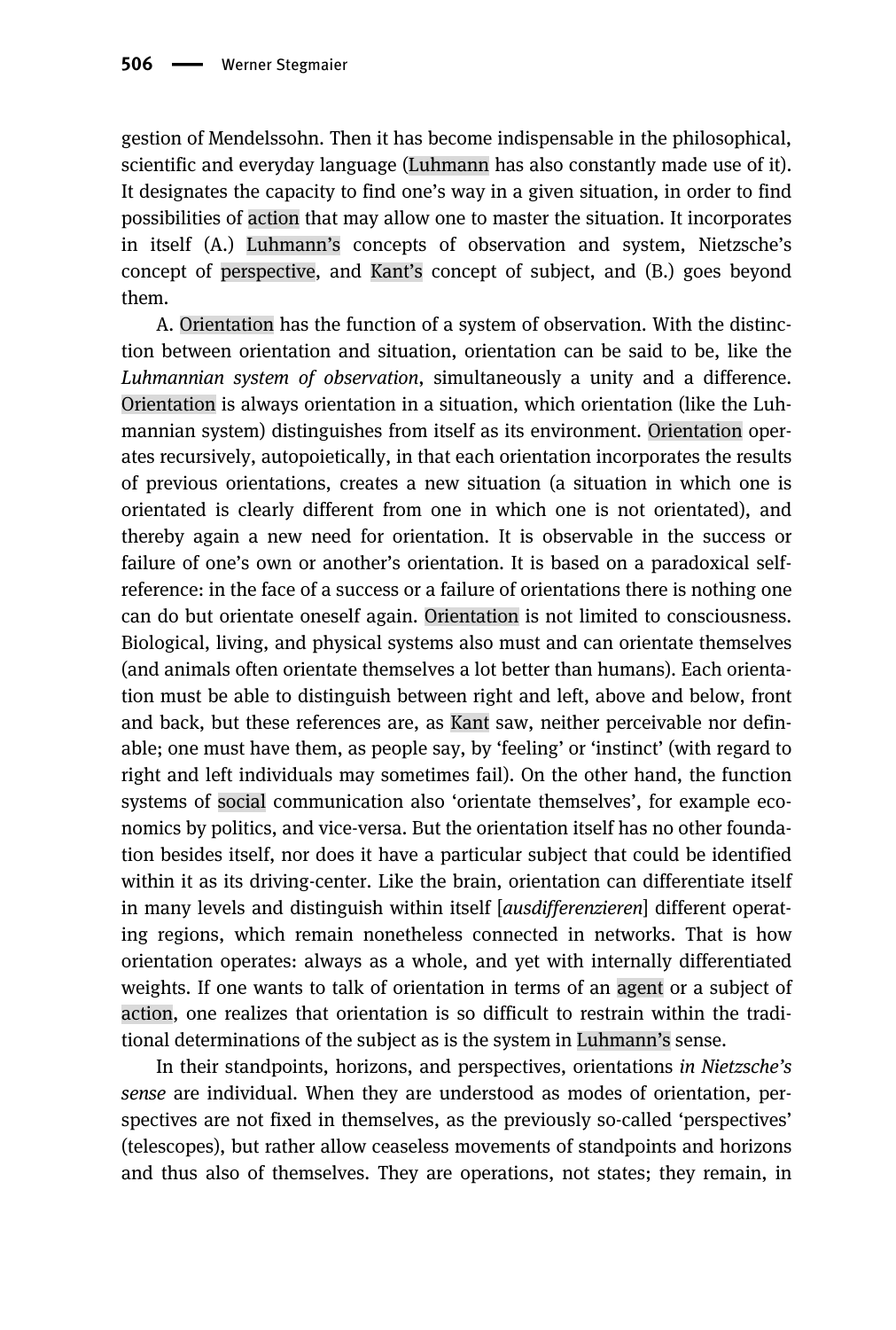Nietzsche's metaphorical semantics, continuously in flux. In order to cope with more demanding situations, orientations must enhance and differentiate themselves. Then they have to simplify themselves again into an overview. They must be 'wills to power' in order to 'master' and continually 'control' those situations. In doing that they can always fail. They are, thus, always experiments. Ultimately, they may be considered sovereign if they can easily 'master' even surprising and dangerous situations in which others fail.

*In Descartes' sense*, orientation is driven by doubt. In an environment which is constantly changing, it can never be completely certain of itself. However, orientation attains stability not first by the use of scientific methods, but already through everyday routines, in which what was once difficult becomes easy, and what was once difficult to understand becomes self-evident. But every self-evidence can quickly be disturbed again. Then, new orientation is needed.

B. The *peculiarity of orientation* in contrast to the Kantian-Cartesian subject, the Nietzschean perspective, and the Luhmannian system is, first of all, *its universality.* All distinctions, including the subject, the perspective, and the system, are *orientation decisions*, and one can take such decisions in one way or the other. In doing this one can orientate oneself by this or that, decide for or against communication, and in communication decide oneself for one or the other function system. One decides according to the current relevance in the current situation. The relevance is, in turn, a function of the constantly possible disorientation, which is always to be avoided. Disorientation is unbearable uncertainty or, in terms of the metaphor we have been using here, the 'lack of a foothold' [*Haltlosigkeit*]. Disorientation is by itself the need of orientation and drives to orientation.

Thus, orientation creates certainty within continuous uncertainty, *a foothold within the lack of foothold* (the paradox involved here no longer needs to be characterized specifically). Orientation creates this foothold by holding on to 'clues' [*Anhaltspunkten*] that stand out, 'clues' that vary from case to case and that orientation can provisionally get hold of and use to look around for further clues, until it believes to have gotten enough 'support' [*Rückhalt*] for acting. The orientations of others can also become clues for one's own action, both the orientations of other individuals and the orientations that are offered by society's functioning systems of communication; in contrast to the concept of the subject, the concept of orientation can be readily pluralized. For orientation is always orientation *by* … X, and this will be first and foremost other orientations–corporal or linguistic, intentional or non-intentional signs, which emanate from those orientations.

In the '*by …* X' lies the second prominent peculiarity of orientation. When one orientates oneself by something, one does not 'submit' or 'subject' oneself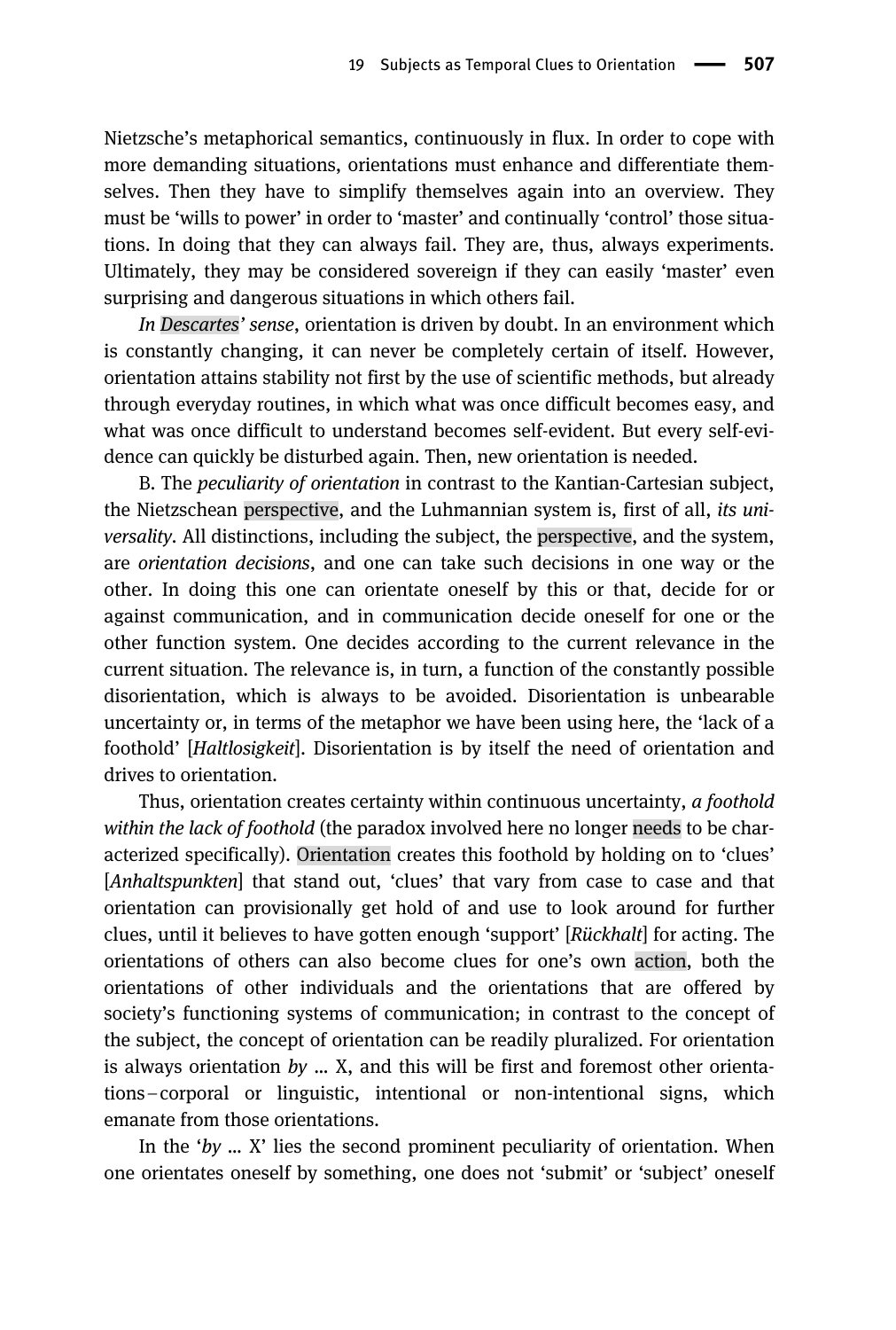to that, one does not accept it as a binding rule, but rather reserves for oneself a *leeway* [*Spielraum*] in which one decides if and how far one should follow it (Wittgenstein's rule-following paradox). Simultaneously, one also evaluates the relevance of the rule. The leeways can be larger or smaller, one can work to widen them or else let them become narrower, for example in legal terms, but especially in pragmatic, inter-individual and moral ways of behaving. Leeways are observable freedoms (again in plural), freedoms deprived of metaphysical and transcendental protections (for these are unobservable and thus difficultly tenable in case of doubt). Leeways can also unexpectedly close themselves (not only when one experiences some form of violence, but also when, for example, one 'falls madly in love'). They are, like all the processes of orientation, temporal. If time is the original source of every paradox (because, as mentioned, it is simultaneously always the same and always another) and if everything has its time and is infected with the paradoxicality of time, then orientation designates the accomplishment of being able to cope with time, to create a *temporary foothold*. A temporary foothold is enough. In the orientation, one can still distinguish a subject, but does not have to.

#### **References**

- Bailey, Tom (2006) "After Kant: Green and Hill on Nietzsche's Kantianism", in: *Nietzsche-Studien* 35, 228–262.
- Balibar, Étienne/Cassin, Barbara/Libera, Alain de (2004) "Art. Sujet", in: Barbara Cassin (ed.), *Vocabulaire européen des philosophies. Dictionnaire des intraduisibles*, Paris: Seuil, 1233–1254.
- Bertino, Andrea Christian (2011) *"Vernatürlichung". Ursprünge von Friedrich Nietzsches Entidealisierung des Menschen, seiner Sprache und seiner Geschichte bei Johann Gottfried Herder* (Monographien und Text zur Nietzsche-Forschung, vol. 58), Berlin/Boston: De Gruyter.
- Blumenberg, Hans (1966) *Die Legitimität der Neuzeit*, Frankfurt a.M.: Suhrkamp Verlag.
- Blumenberg, Hans (1973) *Der Prozess der theoretischen Neugierde*, Frankfurt a.M.: Suhrkamp.
- Blumenberg, Hans (1975) *Die Genesis der kopernikanischen Welt*, Frankfurt a.M.: Suhrkamp.
- Cassirer, Ernst (1910) *Substanzbegriff und Funktionsbegriff*, Berlin: Bruno Cassirer.
- Clam, Jean (2000) "Unbegegnete Theorie. Zur Luhmann-Rezeption in der Philosophie", in: Henk de Berg and Johannes Schmidt (eds.), *Rezeption und Reflexion. Zur Resonanz der Systemtheorie Niklas Luhmanns außerhalb der Soziologie*, Frankfurt a.M: Suhrkamp, 296–321.
- Constâncio, João (2012) "Consciousness, Communication, and Self-Expression. Towards an Interpretation of Aphorism 354 of Nietzsche's The Gay Science", in: J. Constâncio and M.J. Mayer Branco (eds.), *As the Spider Spins: Essays on Nietzsche's Critique and Use of Language*, Berlin/Boston: De Gruyter, 197–231.
- Constâncio, João/Branco, Maria João Mayer (eds.) (2011) *Nietzsche on Instinct and Language*, Berlin/Boston: De Gruyter.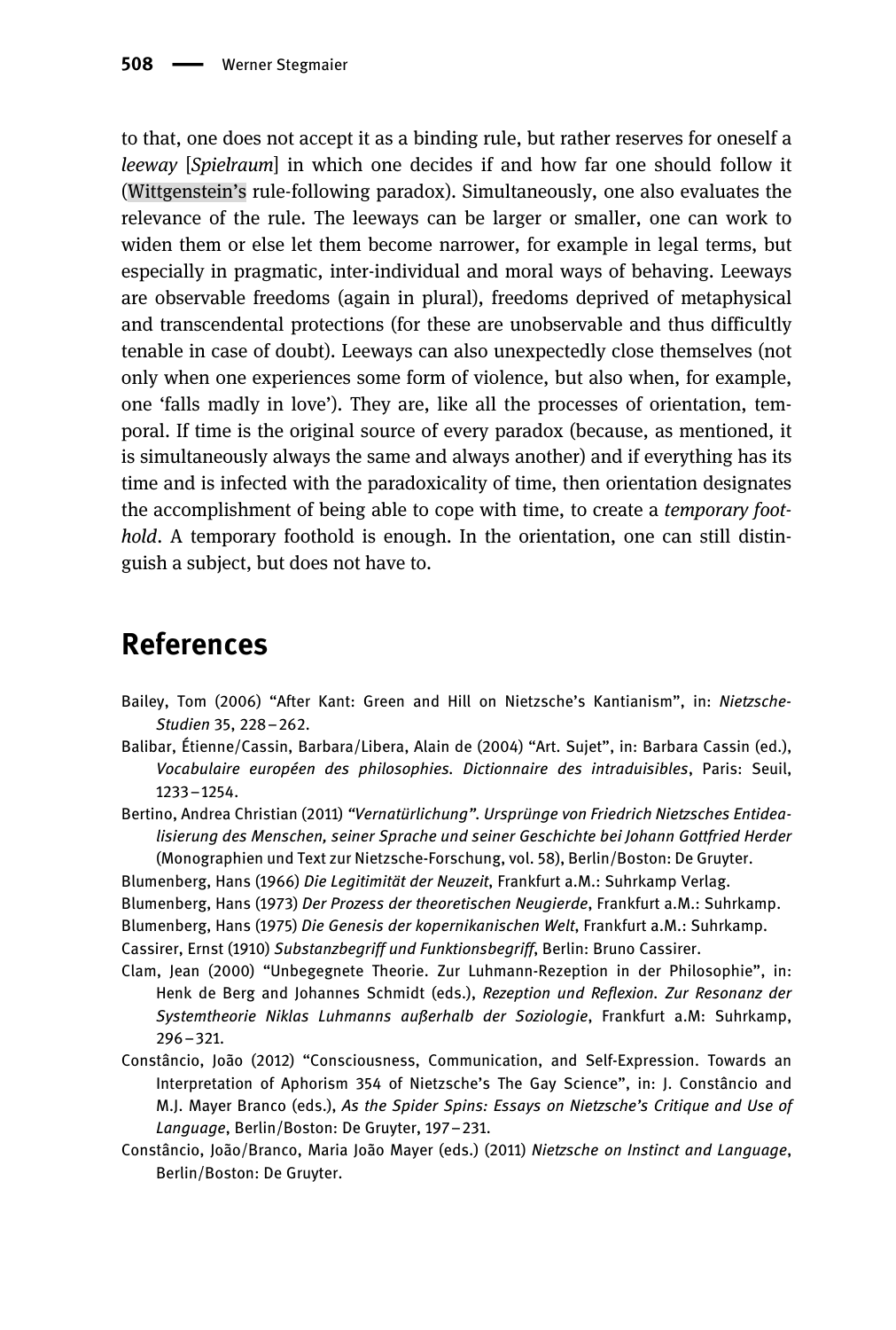Frank, Hartwig (2006) "Nietzsche und Kant", in: *Nietzsche-Studien* 35, 311–320.

- García, André Luiz Muniz (2011) "'Vermoralisirung' e 'Entmoralisirung'. Da linguagem da moral ao caráter extra-moral da linguagem: as diretrizes de Nietzsche para um novo modo de pensar e escrever em filosofia", Doctoral thesis, Campinas.
- Goedert, Georges (2011) "Art. Subjekt", in: Christian Niemeyer (ed.), *Nietzsche-Lexikon*, 2nd, revised and expanded edition, Darmstadt: WBG, 367–368.
- Gründer, Karlfried (ed.) (1998) *Historisches Wörterbuch der Philosophie*, ed. Joachim Ritter et al., vol. 10, Basel/Darmstadt: Schwabe Basel.
- Heidegger, Martin (1961) *Nietzsche*, vol. 2, Pfullingen: Neske.
- Heidegger, Martin (1950) "Nietzsches Wort 'Gott ist tot'", in: Martin Heidegger (ed.), *Holzwege*, Frankfurt a.M.:Klostermann.
- Kant, Immanuel (1996) "The Metaphysics of Morals", trans. Mary J. Gregor, in: I. Kant (ed.), *Practical Philosophy*, ed. Mary J. Gregor, Cambridge: Cambridge University Press.
- Luhmann, Niklas (1981) *Gesellschaftsstruktur und Semantik. Studien zur Wissenssoziologie der modernen Gesellschaft*, vol. 2, Frankfurt a.M: Suhrkamp.
- Luhmann, Niklas (1984) *Soziale Systeme. Grundriß einer allgemeinen Theorie*, Frankfurt a.M.: Suhrkamp.
- Luhmann, Niklas (1989) "Wie ist soziale Ordnung möglich; Individuum, Individualität, Individualismus", in: Niklas Luhmann (ed.), *Gesellschaftsstruktur und Semantik. Studien zur Wissenssoziologie der modernen Gesellschaft*, vol. 3, Frankfurt a.M: Suhrkamp, 207–212.

Luhmann, Niklas (1990) *Die Wissenschaft der Gesellschaft*, Frankfurt a.M.: Suhrkamp.

- Luhmann, Niklas (1991) "Sthenographie und Euryalistik", in: Hans Ulrich Gumbrecht and K. Ludwig Pfeiffer (eds.), *Paradoxien, Dissonanzen, Zusammenbrüche. Situationen offener Epistemologie*, Frankfurt a.M: Suhrkamp, 58–82.
- Luhmann, Niklas (1992) *Beobachtung der Moderne*, Opladen: Westdeutscher Verlag.
- Luhmann, Niklas (1995) "Die Tücke des Subjekts und die Frage nach dem Menschen", in: Niklas Luhmann (ed.), *Soziologische Aufklärung 6: Die Soziologie und der Mensch*, Opladen: Westdeutscher Verlag, 155–168.
- Luhmann, Niklas (1997) *Die Gesellschaft der Gesellschaft*, Frankfurt a.M.: Suhrkamp.
- Luhmann, Niklas (2000) *Die Religion der Gesellschaft*, Frankfurt a.M: Suhrkamp.
- Luhmann, Niklas (2004) *Einführung in die Systemtheorie*, ed. Dirk Baecker, Darmstadt: WBG.
- Luhmann, Niklas (2011) *Organisation und Entscheidung*, 3rd edition, Wiesbaden: VS Verlag für Sozialwissenschaften, 127–131.
- Pichler, Axel (2010) *Nietzsche, die Orchestikologie und das dissipative Denken*, Vienna: Passagen.
- Poljakova, Ekaterina (2013) *Differente Plausibilitäten. Kant und Nietzsche, Tolstoi und Dostojewski über Vernunft, Moral und Kunst* (Monographien und Texte zur Nietzsche-Forschung Bd. 63), Berlin/Boston: De Gruyter.
- Regenbogen, Arnim (2010) "Art. Intersubjektivität", in: Hans Jörg Sandkühler (ed.) *Enzyklopädie Philosophie*, 2nd edition in 3 vols., Hamburg: Meiner, 1152–1156.
- Riccardi, Mattia (2009) *"Der faule Fleck des Kantischen Kriticismus". Erscheinung und Ding an sich bei Nietzsche* (Beiträge zu Friedrich Nietzsche, vol. 14), Basel.
- Salehi, Djavid (2000) "Art. Subjekt", in: Hennig Ottmann (ed.), *Nietzsche-Handbuch. Leben– Werk–Wirkung*, Stuttgart/Weimar: Metzler.
- Schwemmer, Oswald (1995) "Art. Intersubjektivität", in: Jürgen Mittelstraß (ed.) *Enzyklopädie Philosophie und Wissenschaftstheorie*, vol. 2, Stuttgart/Weimar: Metzler, 282–284.